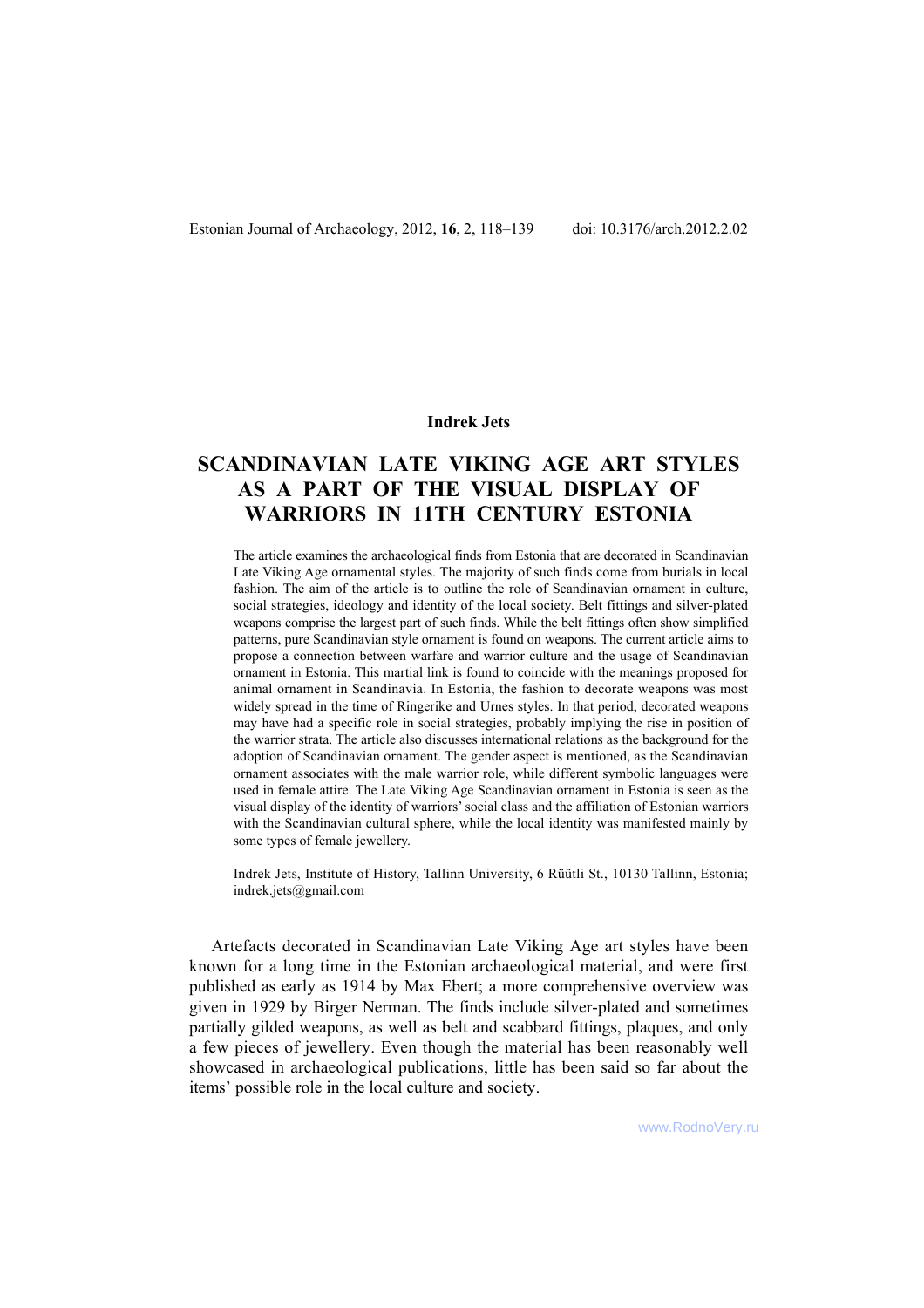Quite many Ringerike and Urnes-style sword hilt details (29) and spearheads (30) have been found in Estonia, mainly from the coastal areas of the country: the Saaremaa Island (Ösel) and western and northern Estonia. The artefacts have been produced by overlaying sockets of spearheads and sword hilt details with silver, and then having pattern lines engraved into it. The lines have later been filled with niello and, in some cases parts of the pattern have been gilded with mercury. No difference in the production technology or the Ringerike pattern types can be detected in comparison with Scandinavian finds.

Luxury weapons can be claimed to be both technologically and artistically the most complicated items among the find material. The "language" of that type of ornament is clearly different from the decoration styles on other artefacts in the local archaeological material.

In spite of the rich semiotic content of these finds, they can come across as fairly unimpressive at first glance – often badly burnt, corroded, and the swords are usually represented only by a single detail or a few hilt fragments. The abysmal state of the artefacts has been caused by the local burial custom in that era (Mägi 2002, 130 f.), as the majority of such finds (except some jewellery from hoards) comes from stone cemeteries with cremations. It is usually difficult to distinguish individual burials in these grave assemblages, as very often only parts of various artefacts (and probably only a small portion of the bones) have been deposited. Both the character of the burials and the overwhelming presence of local artefact types indicate that we are dealing with the burial places of local people which in turn should indicate that Scandinavian style weapons and other items found in Estonian Viking Age cemeteries belonged to the warriors from local communities.

# **Dating**

Urnes-style jewellery comes from hoards, dated to the second half of the 12th century and the 13th century (Tamla 1995, 91 f.).

Animal-head joining mounts in their great number and variety seem to originate from a longer period of time. Some items with a more simplified and altered design are known from the burial complexes of the second half of the 12th century or the beginning of the 13th. There is still no reason to doubt that some versions, especially the ones identical or close to the initial Gotlandic models date back to the 11th century (Mägi 2002, 98).

Only a few weapons decorated in Ringerike and Urnes styles come from easily datable find complexes. The clearest example is the sword from Kurevere, deposited in a cremation burial in a stone circle grave. Other finds, such as a poppy-shaped end from a penannular brooch and a fragment of a one-sided comb suggest dating to the 11th century (Mägi 2002,  $45$ ,  $93$ ,  $100$ ). It may be noted that in the second half of the 12th century spearheads and swords of different types are common. There is no reason to date weapons decorated in Ringerike and Urnes styles later than the styles in question are usually dated.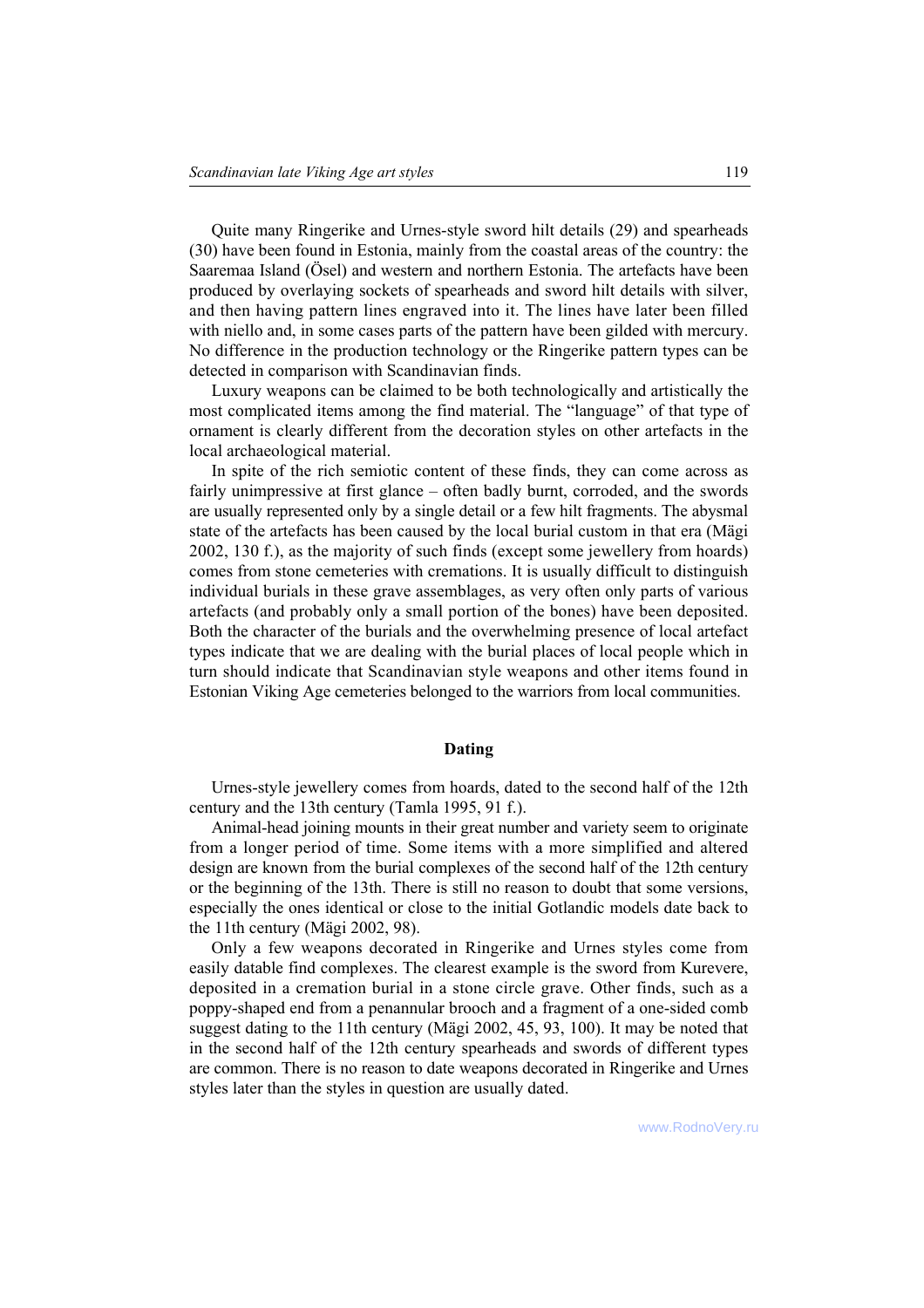The beginning of Ringerike style has been dated to the end of the 10th century (Horn Fuglesang 1980, 18) while the last phase of the Urnes style has been believed to have lasted until approximately 1130 (Gräslund 2006a, 122 ff.).

#### **On the symbolic role of decorated weapons**

The symbolic role of weapons in burials has been emphasised by many researchers (see e.g. Jakobsson 1992; Härke 1997, 93 f.). Discussing differences between the weaponry finds from Birka's Garrison and graves, Charlotte Hedenstierna-Jonson has pointed out:

The grave provided an arranged and idealised image of how the warrior ought to be, reflecting his self-image and contemporary society's perception of the warrior and his role.  $/$ .../ The weaponry in the graves should therefore accordingly be interpreted as a *representation* of the role and status of the interred while living, providing an idealised image of how the deceased should be when entering the next world (Hedenstierna-Jonson 2006a, 39).

The quality of deposited weapons was probably important, as well as their decoration. The finds of undecorated weapons from the same period indicate that cheaper, but functional alternatives were available while obtaining the decorated ones must have demanded more effort and expense. Still, weapons with Scandinavian Late Viking Age ornament are not rare or occasional and their number allows us to see them as a persistent fashion. The engagement of decorated weapons in burial rites must have been meaningful for the people taking part in performing the rites. We may assume that the occurrence of Scandinavian-style ornament on weapons found in burials may have been a feature of the idealised warrior image in local society.

On the other hand, the plainness of weapons has been viewed as an indication of warrior professionalism in the case of the finds from Birka's Garrison, while decorated weapons are considered to have been for ceremonial use, designed for display rather than battle (Hedenstierna-Jonson 2006b, 10 f.). Regarding decorated weapons as impractical seems unconvincing for me. One might suppose that decorations on sword hilts could get damaged during fighting. The danger or importance of that possible damage, I tend to think, was counterbalanced by other effects of the ornament. As there is no evidence of armoured gloves having been used in the Viking Age and the 11th century<sup>1</sup>, it seems doubtful that a warrior could afford to expose his sword hand to the adversary's blows. A warrior's hand was certainly more valuable in a fight than the decoration on the hilt; thus keeping the hand safe would have avoided the damage on the hilt as well. Finnish scholar Mikko Moilanen has found that recognisable traces of use and repair are as common in ornamented as in non-ornamented weapons during the Late Iron Age (Molainen 2010, 2 ff.). The decorations on weapons did not diminish their

l

<sup>1</sup> For example, on the Bayeux tapestry all warriors are depicted bare-handed, though details of weapons and armour are depicted in remarkable detail. A similar picture appears in the miniature art of the period manuscripts.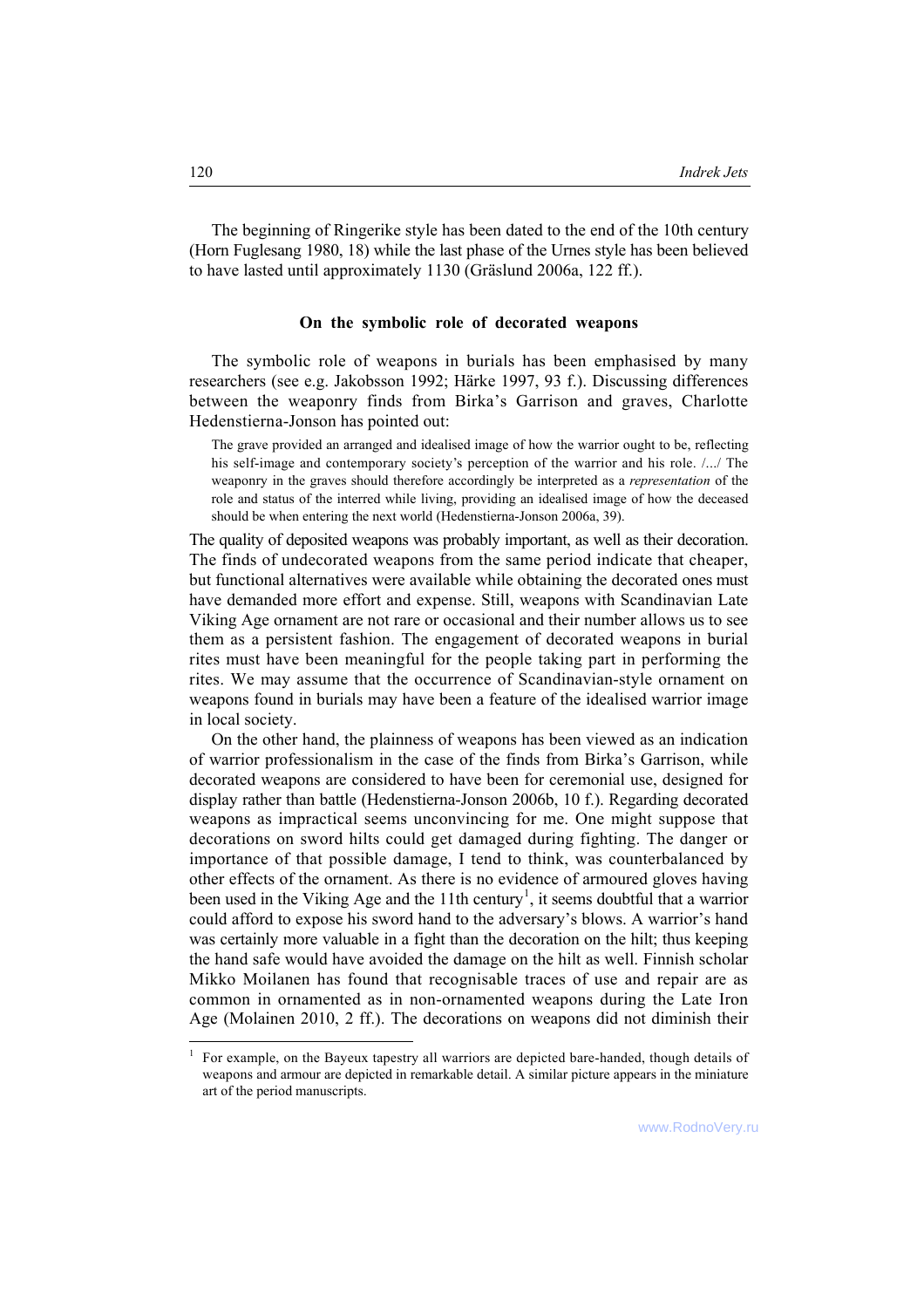functionality, but rather added a cultural, and probably psychological effect. The meaning of the ornament (see below) could strengthen the confidence and warrior ethos of the weapon bearer, while showing him as a successful warrior and therefore dangerous to the enemy (Halsall 2003, 175 f.).

The viewpoint expressed by 12th century Danish historian Svend Aggesen should also be noted here. He has written that King Canute the Great, intending to have the noblest men in his retinue, demanded that every warrior, willing to join his *thinglith*, had to have a sword hilt gilt with gold (Larson 1912, 131; Christiansen 1992, 32 f.). This suggests a link between decorated weapons and belonging to the aristocracy.

In Estonia the trend to decorate weapons seems to have been strongest in the time of the Ringerike and Urnes styles. While sword hilts have also been decorated in earlier periods and to a lesser degree also later, the decoration on spearhead sockets with precious metals is almost exclusively confined to these styles (the only exception being the spearhead from Kaarma (AI 499) from earlier Viking Age). In Scandinavia spearheads with decorated sockets were widespread all through the Viking Age, in Finland the Urnes-style decorated spearheads were later followed by the ones with acanthus patterns of silver wire (Leppäaho 1964, 119, plate 57; Lehtosalo-Hilander 1985, 32). It may be that decorated weapons had their specific role in the social strategies of the 11th century and at the beginning of the 12th', emphasizing the high, rising status of warriors in the society.

Among weapons with Ringerike style, spearheads (12) clearly prevail over sword details (6), the ratio is 2 to 1 in favour of spearheads. The sword hilts represent 4 different types, with unique patterns. When looking at the material with Urnes-style decorations, the picture is a bit different, as sword (hilt) details coming from at least 23 swords, are now even slightly more numerous than spearheads (18) with such an ornament. Except for two bronze hilts, all sword hilts are of the same type (Mandel 1991, 117 f.). Thus it seems that in the course of time, the importance of the sword as the luxury weapon of choice to be deposited in the burial has grown. The shift from the spear to the sword can indicate the growing wealth or rising position of the social stratum burying their dead with decorated weapons in the type of cremation burials described above. The growing preference for sword over spear has been observed also in 12th century burials in Saaremaa and explained by a narrow circle of people having had the right to be buried in stone cemeteries (Mägi 2002, 142). The growing exclusivity of furnished burials has been mentioned also by Lang (Lang 2011, 123). The change seems to have been towards the rise and exclusivity of the military elite.

Assuming that the wide use of weapons decorated in Urnes style was connected with the developments and demands of the social strategies of local people, we might question if these weapons were the primary trend in north-eastern Baltic region. The scarcity of weapon finds with Urnes-style decoration in Scandinavia may indicate the actual low number of that type in use; however, as the custom of furnished burials was abandoned in Scandinavia, we can never know how popular such weapons really were there.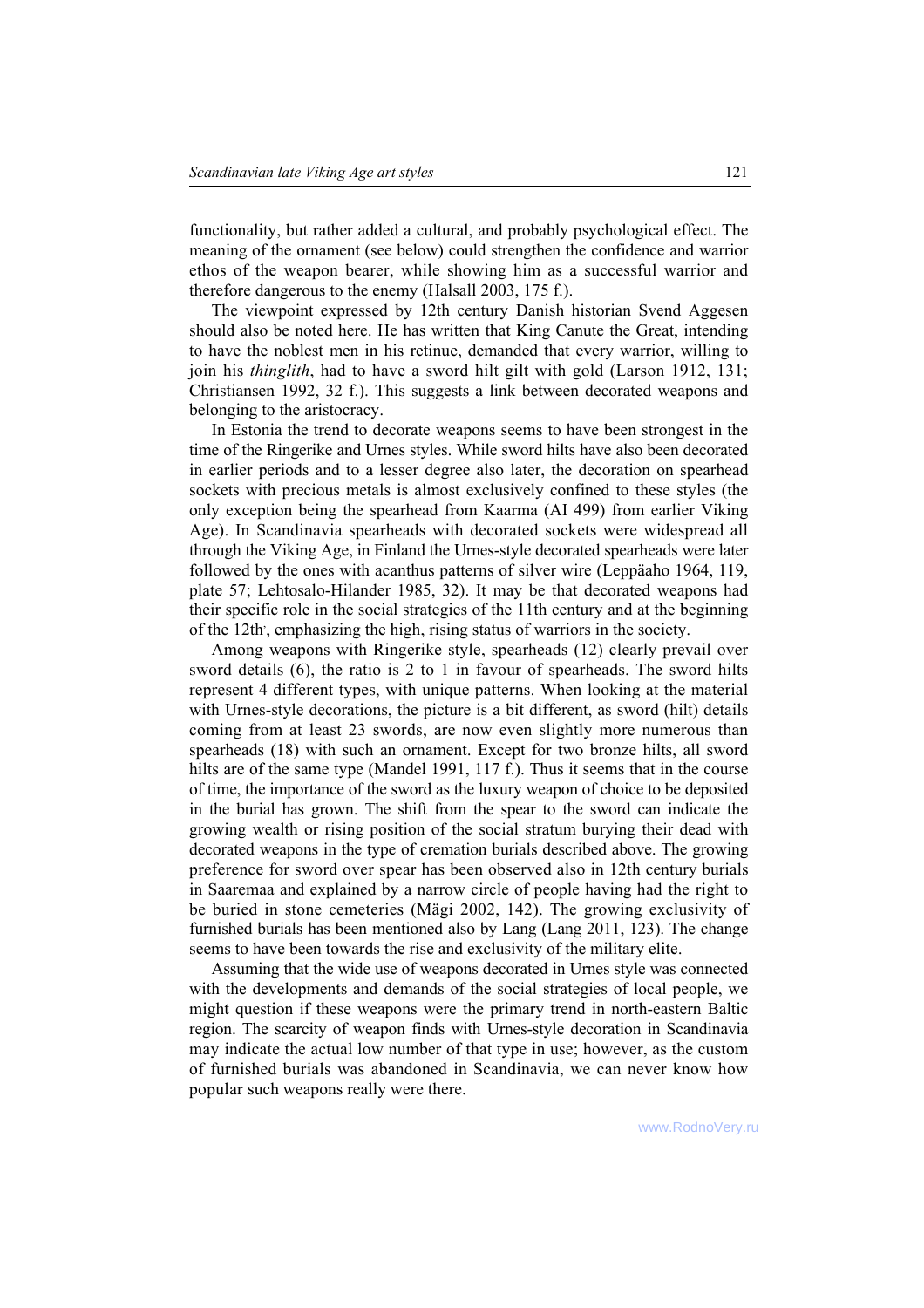## **Weapons decorated in Ringerike style**

In the case of Estonian weapon finds with decorations in Ringerike style, there exists some find material from Scandinavia allowing comparisons – first and foremost it concerns the spearheads of Petersen's type M. Spearheads of that type were mainly used in the 11th century, especially in the first half or even the first quarter of the period (Petersen 1919, 35; Lehtosalo-Hilander 1982, 34 f.) and their decoration is in Ringerike style. If we take the use of the decorating style as the basis for dating ornamented spearheads found east of the Baltic Sea, the M-type seems to have been followed by type G spears that were mostly embellished in Urnes style (Horn Fuglesang 1980, 41). A few G-type spearheads have Ringerike style patterns, but these are different from the ones used on M-type spearheads, sometimes heavily simplified.

Recent research has demonstrated that some M-type spearheads found in Estonia can be a local production (Creutz 2003, e.g. 120). There is a group of M-type spearheads from Saaremaa with specific features of shape, such as the raised mid-rib on the blade, or the lack of facets; only one M-type spearhead of exactly the same kind is known outside of Estonia, from Valsgärde, Sweden. A less similar one comes from Jaunzemi Salaspils, the Daugava Livian area in Latvia. Due to the type's compact group and distribution area, Christina Creutz has located the workshop of the production of such spearheads in Saaremaa, using the label 'Pöide smith'. Three Saaremaa finds and the Valsgärde one bear the Ringerike decoration, while 5 are undecorated (Creutz 2003, 166 ff.).

Though it is not known if it was the same master who forged the spearheads and decorated them, the Pöide smith's spearheads' decoration deserves special attention. The surface of most M-type spearhead sockets is divided either into rhomboid and/or triangular panels. The decoration has usually certain types of patterns on particular panels. The Viltina spearhead (AI 38884: 1671) has a pattern type with a single S-shaped animal on the central rhomboid panel, which does not seem to occur in this position on any other M-type spearhead, except maybe a spearhead from Paju, which is lost now with only an inaccurate drawing remaining. The ornaments on the central rhomboid field of the three other Pöide smith's spearheads (Viltina AI 3884: 3905, Muhu AIK 43: 3, Valsgärde grave 5911) are different from the one described above, while resembling each other. The same type of pattern has been found also on one G-type spearhead from Saaremaa (AIK 88: 199). Perhaps even the pattern on a pommel from Viltina (AI 38884: 2180) can be connected to the same type, though with a variation caused by the different shape of the artefact. The decorations comprise a small distinct and compact group.

The design of the spearheads develops notably in the course of time: the usual thinner ribbon springing from the wider ones and interlacing with them on their crossing point, still present on the Viltina spearhead (AI 38884: 1671), is replaced by a closed ring on others (Fig. 1: 2). The Valsgärde spearhead and Saaremaa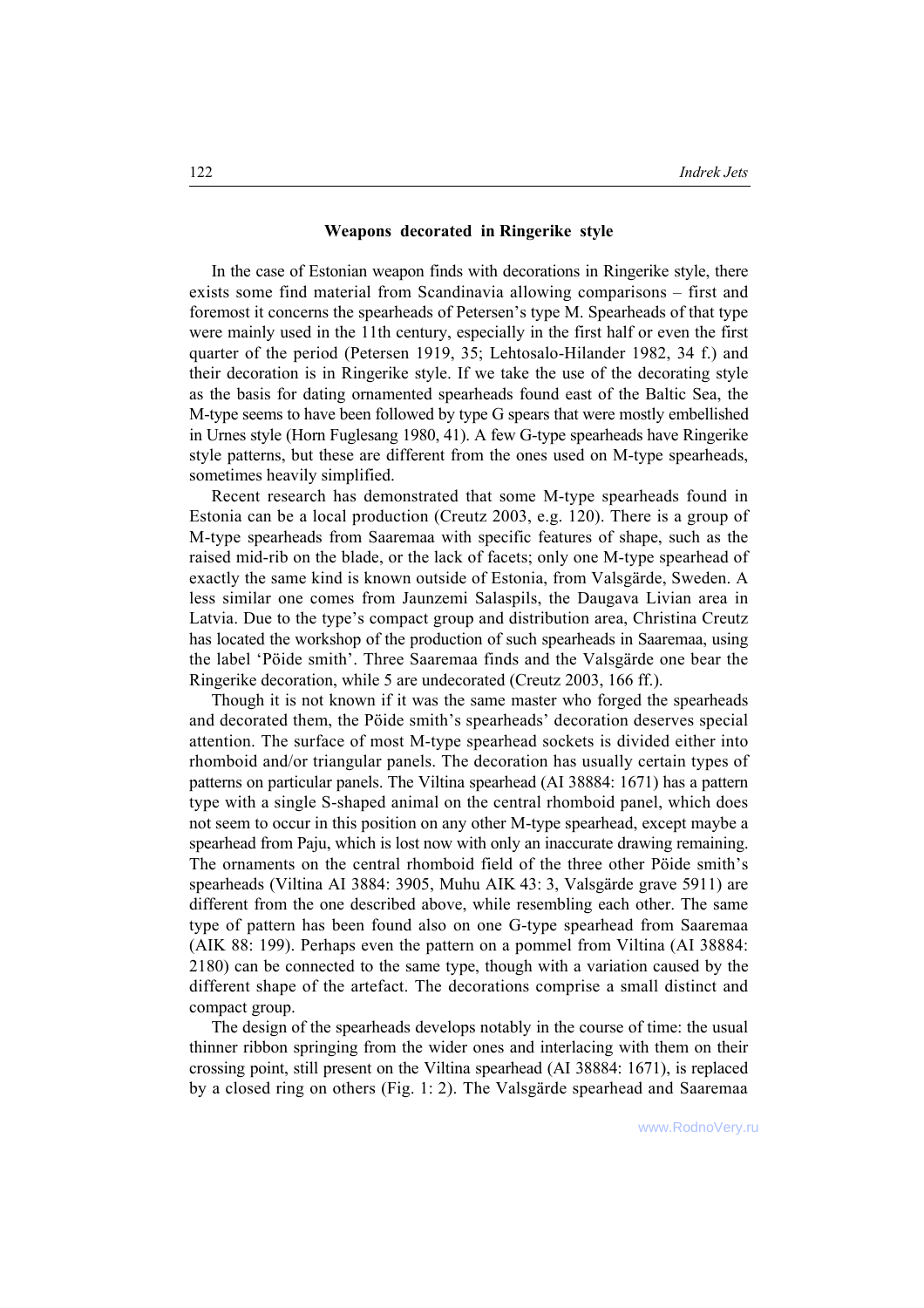

**Fig. 1.** Ringerike style patterns on spearhead sockets. 1 Viltina (AI 3884: 1671), 2 comparison of motifs, 3 Viltina (AI 3884: 3905), 4 Valsgärde grave 5911, 5 Saaremaa (AIK 88: 199). Patterns are fragmentary due to incomplete preservation. Scale ca 1: 2.

G-type spearheads also have a composition of interlacing ribbons around the spiral motifs. This seems to be a somewhat innovative element among the M-type spearheads' decorations. Such interlacing surrounds only pairs of spirals in the lower triangular fields of the Valsgärde spearhead's socket, while on the G-type Saaremaa spearhead it occurs in spirals of the central rhomboid fields as well (Fig. 1: 4-5). As the G-type can be considered somewhat later than the M-type, we may see development of the designing idea here.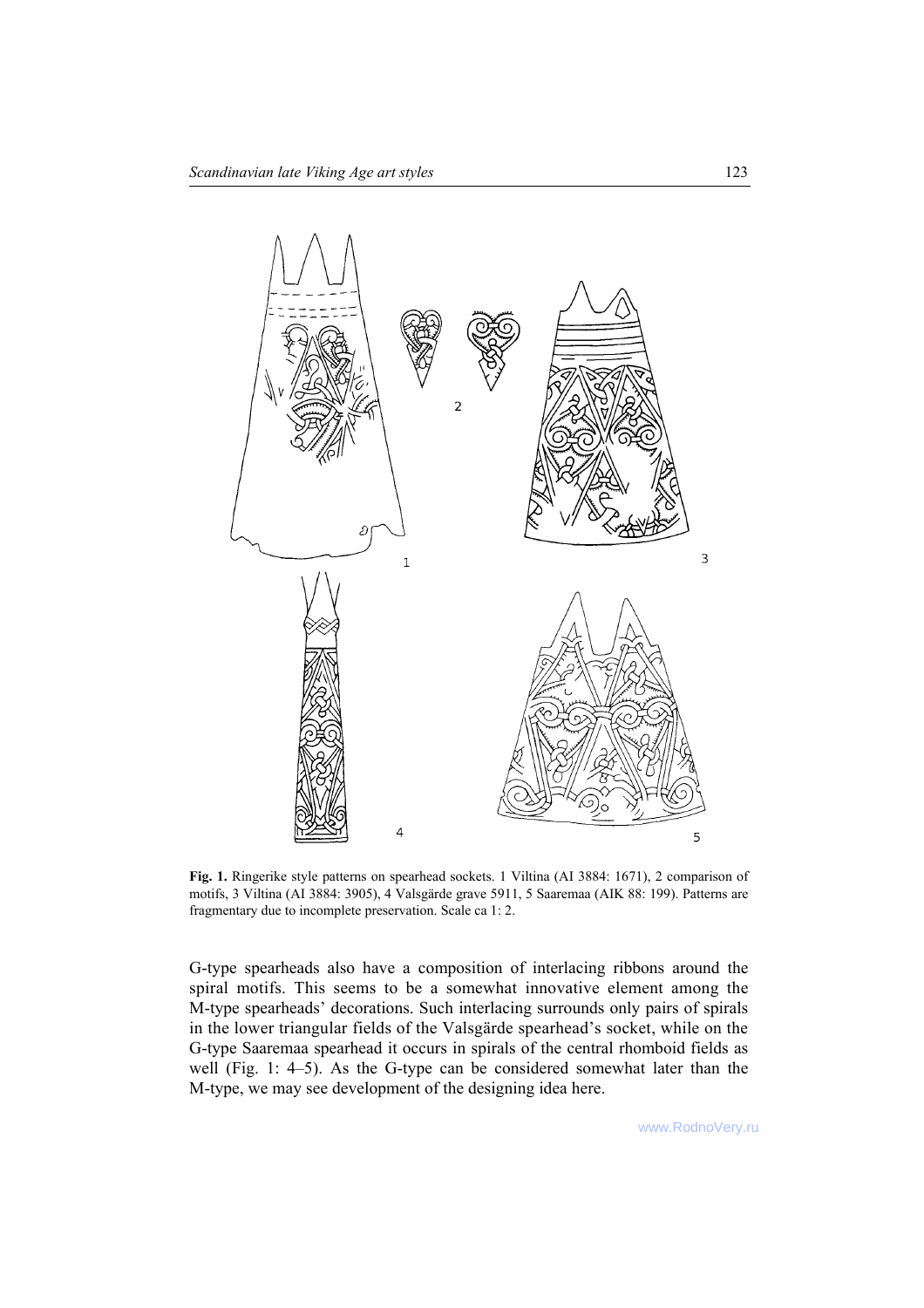It seems, accordingly, that the combination of originality and competence of weapon-forging of the Pöide smith (Creutz 2003, 275) is paralleled by the development of skilled ornamenting on these spearheads. We can assume that there probably was a master in Saaremaa, who was able to alter and slightly develop the Ringerike style ornament, instead of mere copying.

#### **Weapons decorated in Urnes style**

Unlike the Ringerike spearheads, the weapons with Urnes-style decorations have little direct comparative material from the western coast of the Baltic Sea, apparently due to the disappearance of weapons from graves and the ceasing of offerings because of the Christianisation process (Nylén 1973, 167; Lehtosalo-Hilander 1985, 30; Mägi-Lõugas 1993, 218). While there are plenty of Urnesstyle rune stones, mainly in Sweden, the number of weapons decorated this way is low. One Urnes-style bronze sword guard is known from Skillingmark, Värmland, Sweden, another has been found from the sea near the Smalls reef on the coast of Wales. Two spearheads with Urnes-style decorations are known from central Sweden and one from Gotland. The scarcity of such finds hinders comparison and locating the production centres. It may be noted that neither of the mentioned sword guards resemble the sword hilt details found in the eastern Baltic region. The spearhead found in Vendel (SHM 12753) corresponds to Lehtosalo-Hilander's type 3, which has been found in Finland (5 items) (Lehtosalo-Hilander 1985, 19, drawing 8: 3, 22, 25 f.), Estonia  $(3 \text{ items}^2)$  and Latvia (at least 1). The spearhead from Gotland has a direct analogue from Zalachtovje, a burial ground on the eastern coast of Lake Peipsi (Khvoshchinskaya 2004, plate CXXVII), while similarity with some spearheads from Latvia (Antejn 1973, 81, 82, drawing 98: 20, 27) and Valjala Rahu (AI 4213) remains more distant. Most of the Urnes-style ornament variants on weapons found east of the Baltic Sea do not have direct analogues on western coasts.

In most cases the patterns in Estonia, Latvia and Finland represent certain types, all of which use one particular interlacing motif as a basis (Fig. 2: 8), (see Lehtosalo-Hilander 1985, 19, drawing 8). Such propensity to shared elements of style differs from the higher variety of images on rune stones of central Sweden. The mentioned basic motif occurs there sometimes (e.g. on runestones from Ballingsta U859, U871 in Skansen, Haga Skramsta U460, Odensala Näsby U 455), but is by no means dominating. The filiform snakes, on the other hand, often intertwining with bigger beasts in central Swedish runestone ornament, are missing in the Urnes-style patterns on the weapons of north-eastern Baltic region. Weapons and runestones are, admittedly, a different media, therefore the comparison

l

<sup>2</sup> Kullamaa Maidla (AM 580: 1542), Kodavere Lahepera (AI 1984: 131), and Peetri Väike-Kareda (AM 613).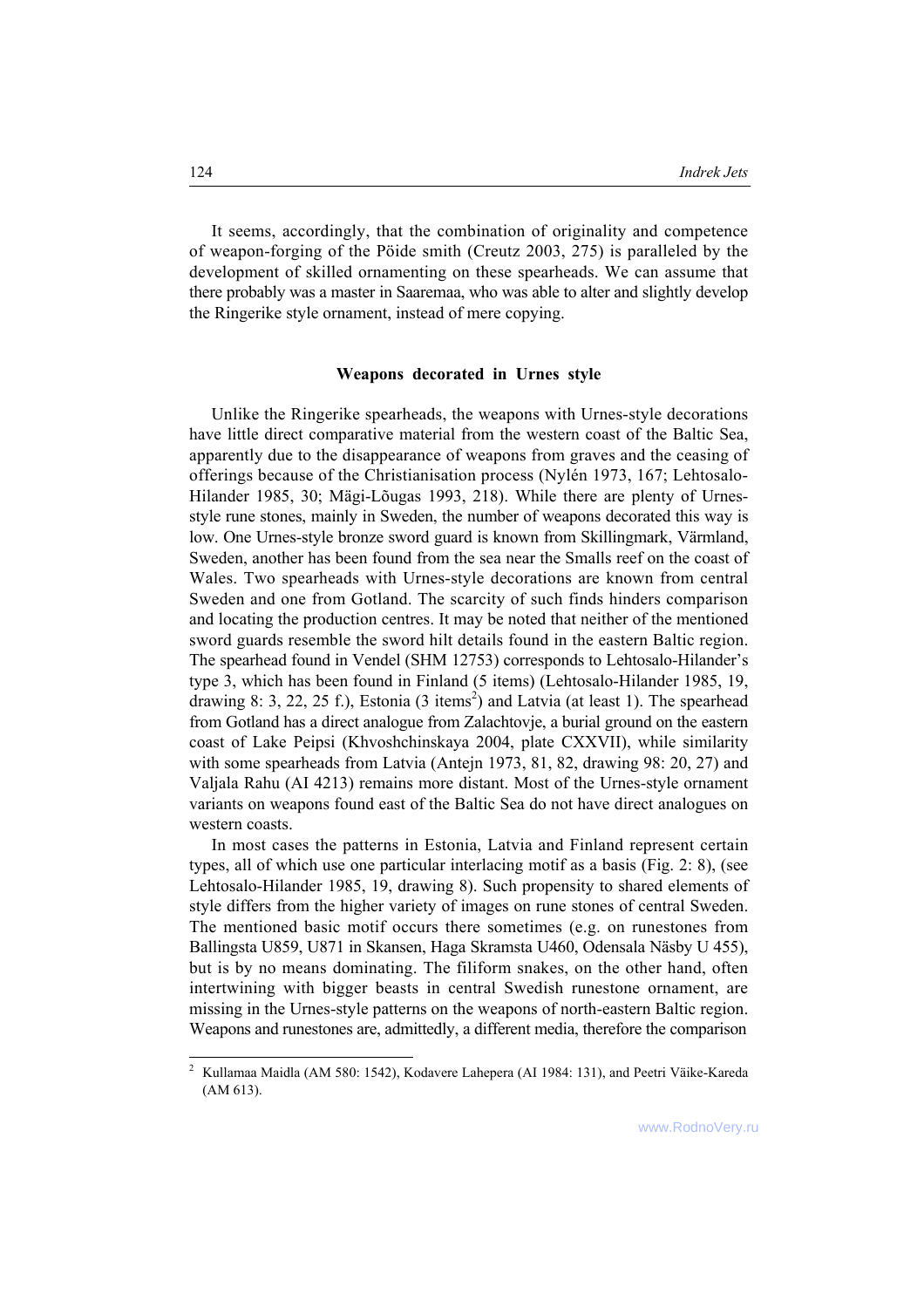

Fig. 2. Examples of Urnes-style ornament types on Estonian finds. 1 Lehtosalo-Hilander's type 6, Lehtse (AI 3937), 2 type 3, Maidla (AM 580: 1542), 3 type 4, Leevre (HM 3074: 43), 4 type 1, Päinurme (AI 2635: 1536), 5–7 quasi-symmetric type, Maidla (AM 839: 1, 2), Kõmsi (AM 510: 400), and Maidla (AM 580: 5970), 8 basic interlacing motif. Patterns are fragmentary due to incomplete preservation. For a better understanding of motifs, in some areas the reconstruction is added with dotted line. Scale ca 1: 2.

of their ornament cannot perhaps give clear conclusions, but certain tendencies can still be noted. My personal impression is also that in Gotland, the abovementioned interlacing motif seems to be more prevailing, on runic stones as well as on metal objects (see for example Thunmark-NylÈn 1998, table 9: 3, 30: 1, 2, 3, 4, 71: 1, 2, 3, 72: 1, 2, 232: 4, 5, 6, 7; NylÈn 1978, 19 f.).

As for particular types of Urnes-style patterns, there are differences in the distribution of these in Finland, Estonia and Livonia. The quasi-symmetrical animal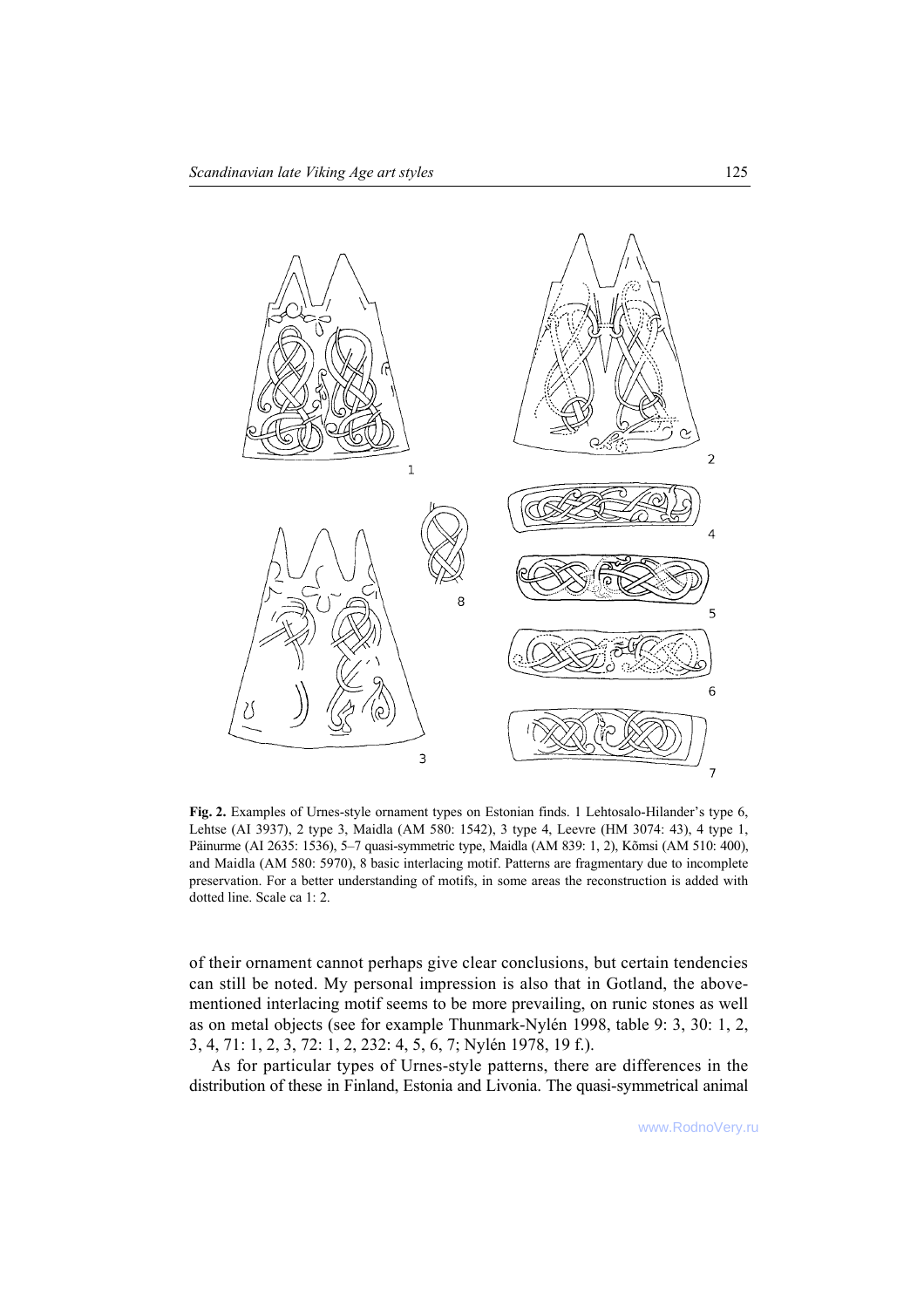motif (Fig. 2: 5–7), appearing on 5 (of total 12) sword guards in Estonia<sup>3</sup> is not known in Finland (as it can be concluded from Tomanterä 1978). Lehtosalo-Hilander's type 6 is most popular on Estonian spearheads  $(9 \text{ of total } 18^4)$ , while in Finland that type is not common outside Eura (7 of total 56 spearheads, 4 of 7 coming from Eura and one from Ladoga Karelia).

In Finland certain types of spearhead patterns seem to concentrate in certain regions (Lehtosalo-Hilander 1985, 27). The local production of at least a part of such weapons seems to be the most natural explanation to this, though certain proof is hard to find, as comparative material from Scandinavia is lacking. The proposed manufacturing of earlier, Ringerike style decorated spearheads in Saaremaa enables the assumption that there existed a local production of Urnesstyle decorated weapons in a later period. The technology of decorating remained the same and the ornament was simpler. On the other hand the location of the production centre is not as significant as the remarkable popularity of such weapons in Estonian, Finnish and Livian areas. For answering questions about the role of Scandinavian Late Viking art in local culture, ideology and identity, the location of workshops is not of prime importance.

## **Relations with Scandinavia as a background**

One important question remains: why was a Scandinavian ornamental design adopted in the northern half of the eastern Baltic region? One possibility would be to see it as a continuation of attitudes developed in earlier times.

Scandinavian animal ornament had reached Estonia and Finland already in time of its emergence in the Migration period, as can be demonstrated by the finds from e.g. Proosa, Ojaveski, Paju, Lihula (Tvauri 2012, 114, 116, 119). The find material from the following pre-Viking period is scarce in Estonia, though in Finland richly furnished burials occurred containing spectacular finds of weapons and jewellery with Scandinavian ornament. One Scandinavian type sword pommel was found from Rebala Presti near Tallinn (AI 5490: 404), a *tarand*-grave, where 7th–8th century secondary burials are indicated by some finds (Lang 2007, 56). The secondary use of earlier burial grounds has been interpreted as the claiming

<sup>&</sup>lt;sup>3</sup> Kullamaa Maidla (AM 839: 1, 2, 580: 5970), Lüganuse Maidla (in Käsmu museum), Kõmsi (AM 510: 400), Kaarma Uduvere (AIK 15: 212), other ornament types on the guards: Lehtosalo-Hilanders type 1: Kihelkonna Kurevere (AI 4368: 38), Peetri Päinurme (AI 2635: 1536); similar to the type 5, but more complicated: Tahula (AIK 66: 1), Saaremaa (AIK 85: 33); the pattern on guard from Viltina (AI 38884: 778) has preserved too fragmentarily to make an attribution. 4

<sup>&</sup>lt;sup>4</sup> Pöide Randvere (AI 3895: 242), Essu (AM 83: 221), Kihelkonna Kurevere (AI 4368: 140), Lüganuse Kalmeistri (AI 4183), Ambla Lehtse (AI 3937), Simuna Rohu (AM 107: 2), Saaremaa (AIK 85: 116), Märjamaa Lümandu (AM 369: 38), Pöide Viltina (AI 3884: 1537). Of other types, type 2 with one from Saaremaa (AIK 85: 117) and type 4 from Kullamaa Leevre (HM 3074: 43). Patterns on spearheads from Pöide Mui (AI 2712: 15), Kaarma Loona (AI 507: 4) and Nissi Varbola (AI 3403: 3) are preserved too fragmentarily to attribute.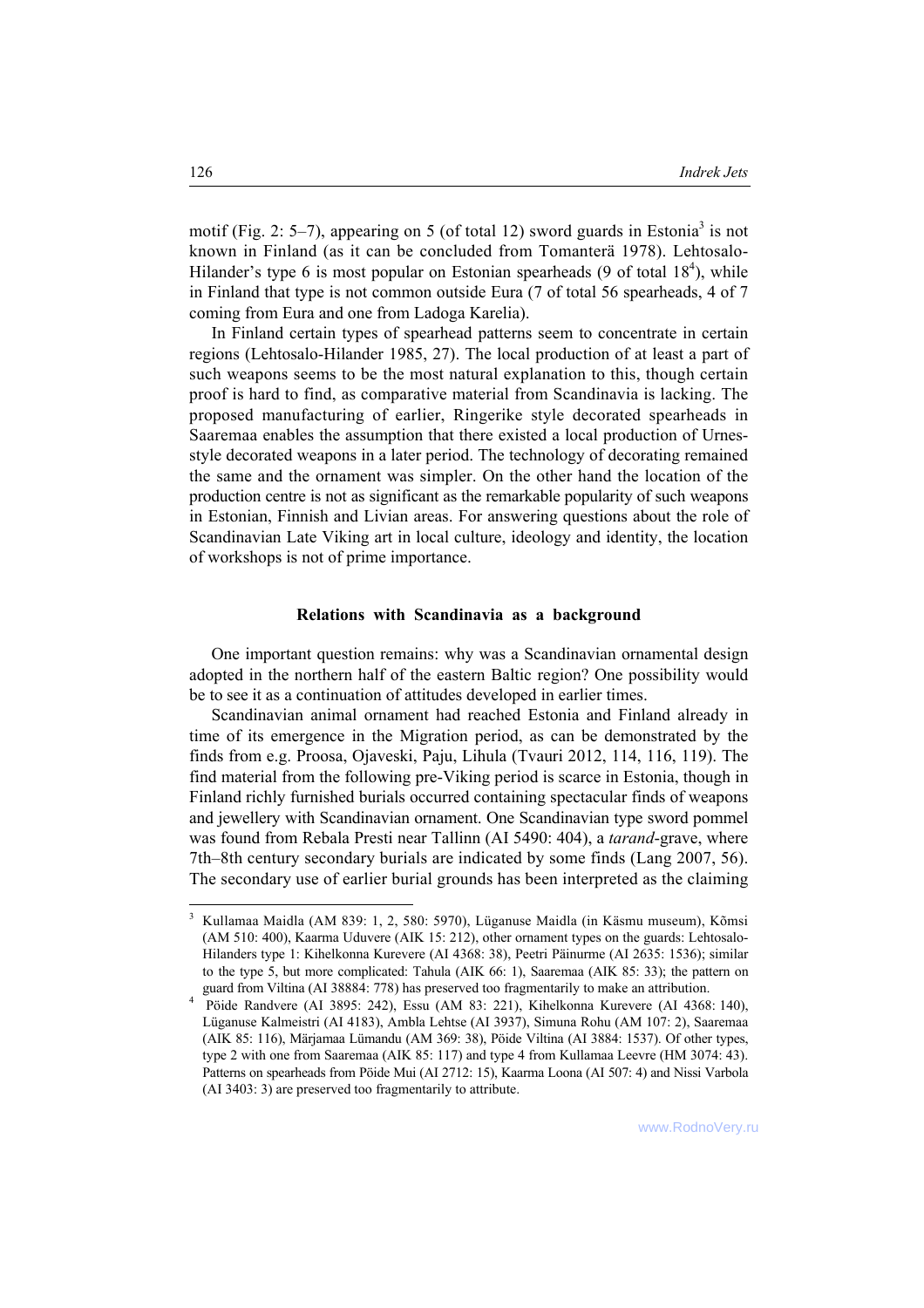of ancient roots (Ligi 1995, 227 ff.). In some Finnish graves belt plaques of eastern origin, from Perm, occur together with Scandinavian type weapons. Some Permian plaques have been found in northern Estonia as well (Tvauri 2012, 116 f.).

Several Scandinavian finds are known from the Early Viking period. These include weapons of the same type as used by Scandinavians, as well as horse harness fittings (Linnakse AI 6961: 115, Keskvere AM 996: 62, 66, Ridaküla AI 3964: 21), occasional jewellery and other accessories. It is hard to evaluate their amount and importance. The finds are not too numerous, but the find material from that period altogether is not vast. In the cases when it can be determined, such finds seem to come from the burial grounds of local character. Thus they are interred probably with locals or migrants absorbed by the local community.

In addition to the Scandinavian artefacts, the occurrence of coin hoards should also be mentioned, more numerous in Estonia than in ethnic Baltic areas (Leimus 2007).

Discussing pre-Viking period relations between central Sweden, Aland and Finnish and Estonian areas, Johan Callmer has proposed the existence of a network of relations between the families of a certain social standing with intermarriages, guest-friendship, blood-brotherhood, maybe small-scale migrations and perhaps the development of bilingualism (Callmer 2000, 28). This kind of bilingualism could have gained more importance with the emergence of a trade route towards the East. The geographical advantage of such interaction was the waterway from central Sweden along the Aland archipelago and Finland to the north Estonian coast and further east, easier to navigate than trips over the open sea. The economic reason could be trade, initially primarily fur trade (Callmer 2000, 12). There also appears to have been some kind of a connection between Gotland and Saaremaa, visible in similar features in burial constructions, like stone circles, occuring there at the end of Vendel period and during the Viking Age (Mägi 2002, 127).

Within such network, some people inhabiting coastal Estonia could become engaged in trade and military actions with Scandinavians. These people as well as possible migrants who got absorbed in the local society could have introduced features of the Scandinavian warrior culture.

Some scholars have suggested that in the Viking Age Scandinavian warfare was associated with wildness (Andren 2006, 35). Contrasting with the quotidian life, warfare with its violence could have been experienced as something alien. In modern times, psychological problems have been observed among soldiers in conflict zones. The warriors may have had to cope with disturbing experiences and some means for that may have been provided by warrior culture. The use of foreign symbolic language could fit with the perceived "Otherness" of warfare and warriors. Warriors themselves could have found it useful to differentiate themselves from the rest of the population, to emphasize their special status in society. On the other hand, using Scandinavian symbols indicates that the identity of local warriors could not have been sharply contraposed to Scandinavians. Previously instituted relations would have created a suitable background for such attitudes.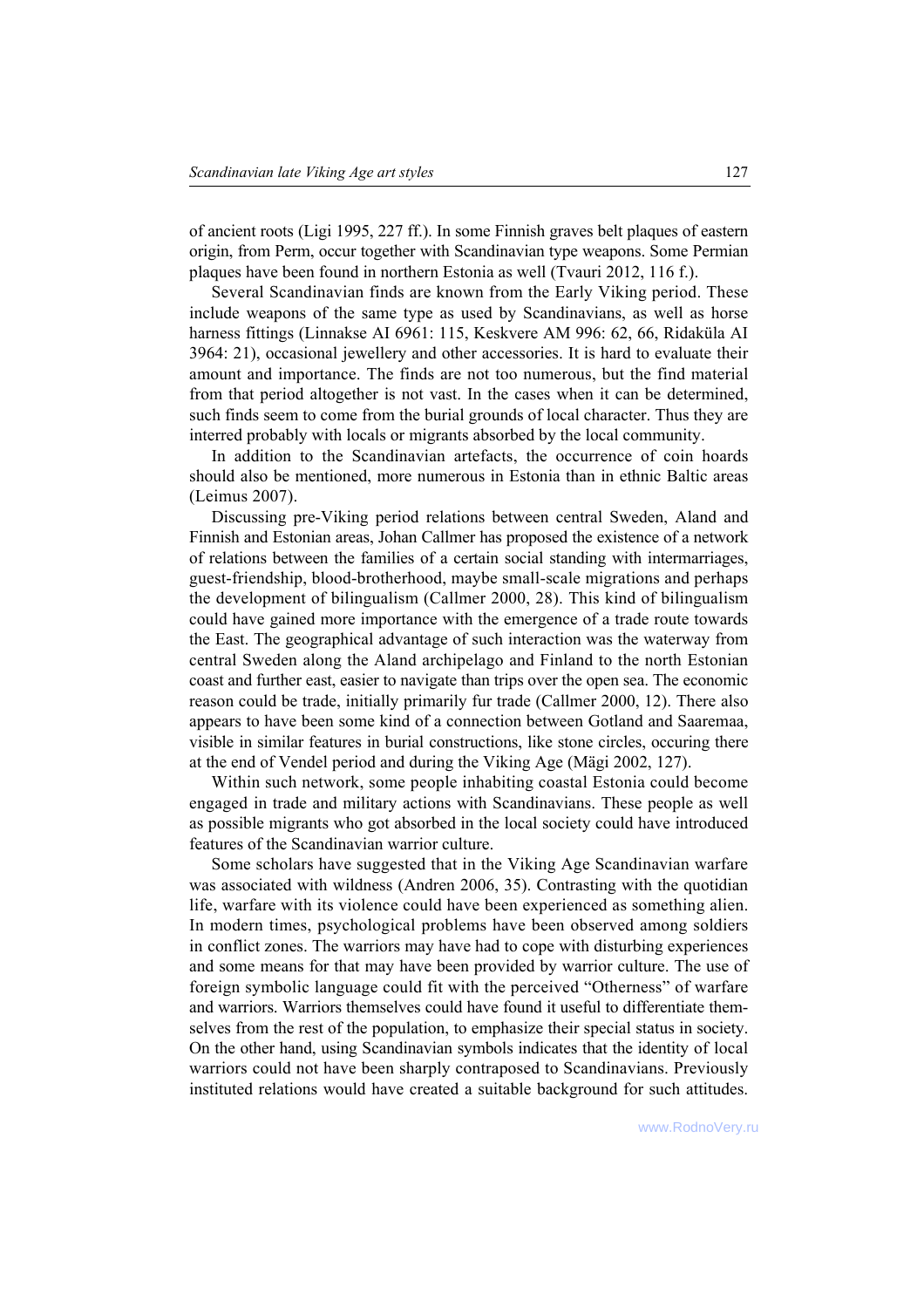We may assume that although conflicts undoubtedly occurred, and also there probably could have been tribute relations for some periods (Mägi 2011b, 193, 195, 210, 227), the overall impact and impression about Scandinavian relations should have been positive enough to be marked by Scandinavian artefacts as burial deposits.

Besides Scandinavian artefacts, a common feature in burial customs should be mentioned here  $-$  the thrusting of weapons into burials or the burial ground (Nordberg 2002, 15 ff.; Mandel 2003, 134 f.). If perceived as evidence of rituals performed with weapons, it may indicate common elements in warrior culture.

Among the Scandinavian loan words in Finnish and Estonian, there are some connected with warfare. An interesting one among the loan words is also the Estonian-Finnish word *arg*, meaning 'afraid', 'a coward', probably a derivate of the Scandinavian *argr* (related to *ergi* and *ragr*, see Ström 1974). Borrowing that word may indicate that the concepts of bravery/cowardice, honour/dishonour, were modelled in concordance with Scandinavian views.

Assuming that the use of Ringerike and Urnes decorations on weapons was based on an earlier tradition of Scandinavian features absorbed into local warrior culture, one puzzle lies in the different character of decorations used on weapons in different time periods. The weapons in earlier Viking Age were decorated with geometric patterns that need no culturally specific ability to understand and relate to. Contrary to these simple motives, Ringerike and Urnes-style interlacing patterns were complicated and specific. The ability to understand and appreciate the interlacing animal ornament could have been based on the use of artefacts with animal ornament of earlier styles (jewellery, horse harness fittings and others). However, decorating a series of weapons with such patterns was innovative. It is also clear that Ringerike and Urnes decorations on weapons follow the changing fashions, innovations in Scandinavian art. To follow the change, there must have been continuing contact enabling this; perhaps this kind of network of relations, proposed for earlier periods, was still maintained in the 11th century. There could be some changes, for example the growing importance of Gotland in the second half of the 11th century.

A study of M-type spearheads (a part of them decorated in Ringerike style) revealed no indication of special relations between Saaremaa and Gotland in this regard, though, and no other particular Scandinavian area could be pointed out as the source of the influence, either. A bit later the Urnes-style patterns, as well as details of the composite belts indicate a connection between Finns, Estonians and Livs with Gotland and also with each other. Artefact types common to these areas also comprise several types of penannular brooches and other items that could suggest that a kind of shared identity embraced foremost these areas in the second half of the 11th century.

However, the identity of Estonian warriors could not have been juxtaposed to Scandinavians; on the contrary, they rather chose to demonstrate their affiliation with them in their choice of material culture. A similar attitude can be observed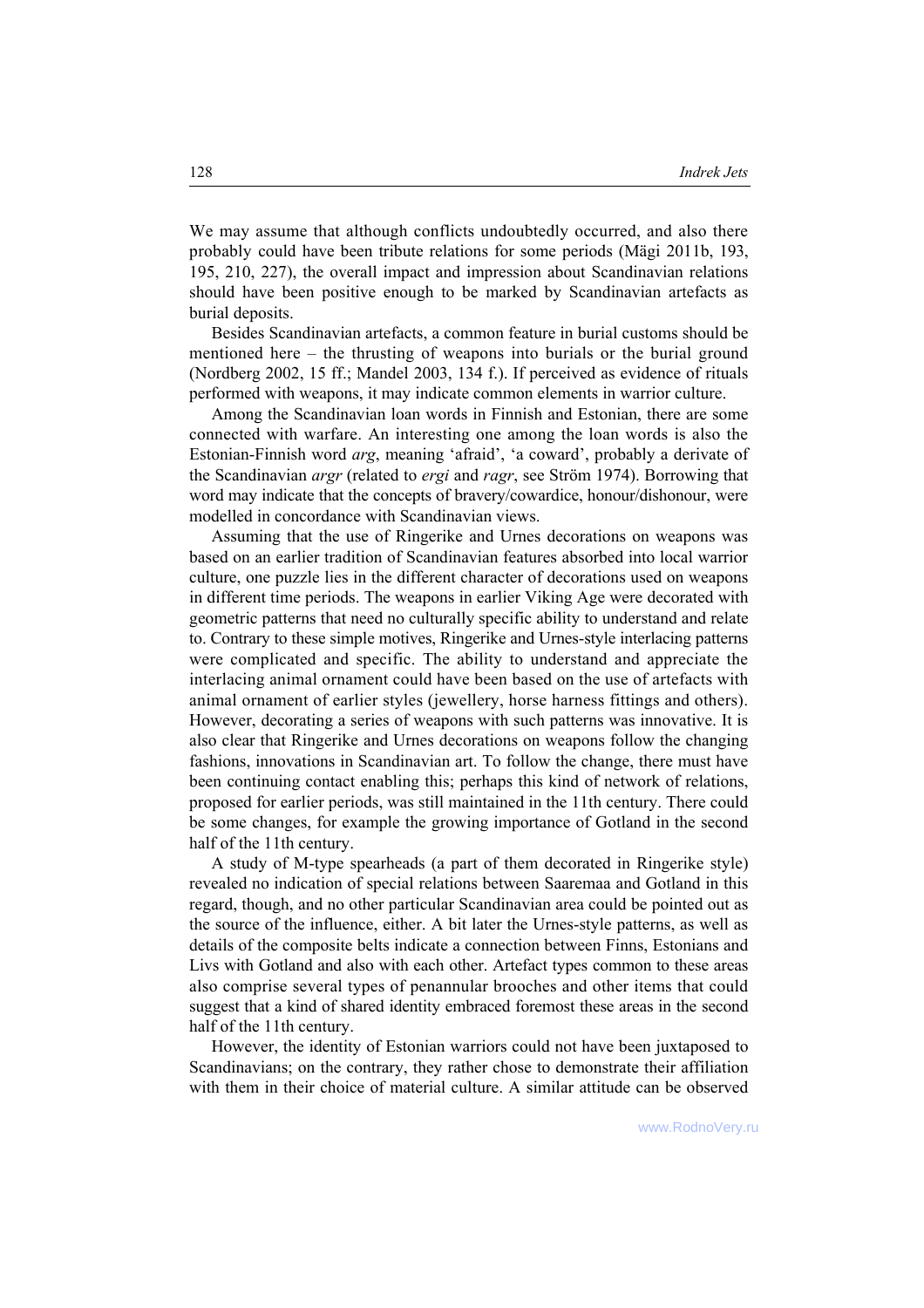among Finns and Livs, to a lesser degree also Karelians and Curonians, while the position of ethnic Baltic groups was probably much more opposing.<sup>5</sup>

# **Belt fittings ornamented in Scandinavian animal styles**

Besides silver-plated spearheads and sword hilts, Scandinavian art style can also be found on some details of belts in the north-eastern Baltic areas. These details comprise buckles, strap ends and more numerously, animal-headed joining mounts, similar to the ones found in Gotland. Animal-headed joining mounts, however, are found in numerous local variations and modifications, while items in original Scandinavian (Gotlandic) style form a minority. Joining mounts seem to have been a part of the trimmings of composite belts, adorned also with numerous plaques. Such belts, decorated with a multitude of patterned cast metal plaques, are not of Scandinavian origin itself, but seem to have prototypes in the eastern fashion belts of 10th century Rus, which themselves are thought to originate from steppe nomadic warrior belts (Murasheva 2000, 3 ff.). Rus belts are believed to have been an important visual element of the *druzhina*, a military retinue culture and material expression of Rus identity (Murasheva 2000, 97; Hedenstierna-Jonson 2006a, 82). At the end of the 10th century and in the 11th century the so-called Novgorodian type composite belts emerged and spread. The connection to *druzhina* fashion is still assumed, some mounts having been found on Rjurik's Gorodische. On the other hand, many of such belts have been actually found in Novgorodian borderlands and outside the Novgorod princedom. Similar belts, or rather details of these, have also been found in Estonia and Scandinavia, e.g. Gotland.

The distribution rings and buckles of a typical Novgorodian belt did not have animal-headed joining mounts; instead, special plaques with plant decorations were sometimes used (Mikhailov 2007, 205 ff.).

The plaques of belts with the animal-headed joining mounts usually seem to be different from the Novgorodian ones. Although presumably based on eastern paragons in the first instance, they were adapted to local tastes.

As for the animal-headed joining mounts, it is not clear if the stylistic connection with the weapon ornament was noticed. The shape of the animal head of the joining mounts was always of a different type compared to the heads of interlacing animals on weapons. Joining mounts had plenty of variants, moved from the initial Scandinavian style, while on the weapons the style was followed more strictly. The belt as a whole was a hybrid item, and retaining the initial style of every detail may have seemed unnecessary.

The social significance of composite belts with animal-headed joining mounts is not so easy to determine in Estonia, as there are too few find complexes

l

<sup>&</sup>lt;sup>5</sup> Finns, Karelians, Estonians and Livs, as well as the inhabitants of the northern part of Curonia, spoke Finnic languages. Latgallians, Selonians, Semigallians, the inhabitants of the southern areas of Curonia, as well as East Prussian and Lithuanian territories, spoke Baltic languages.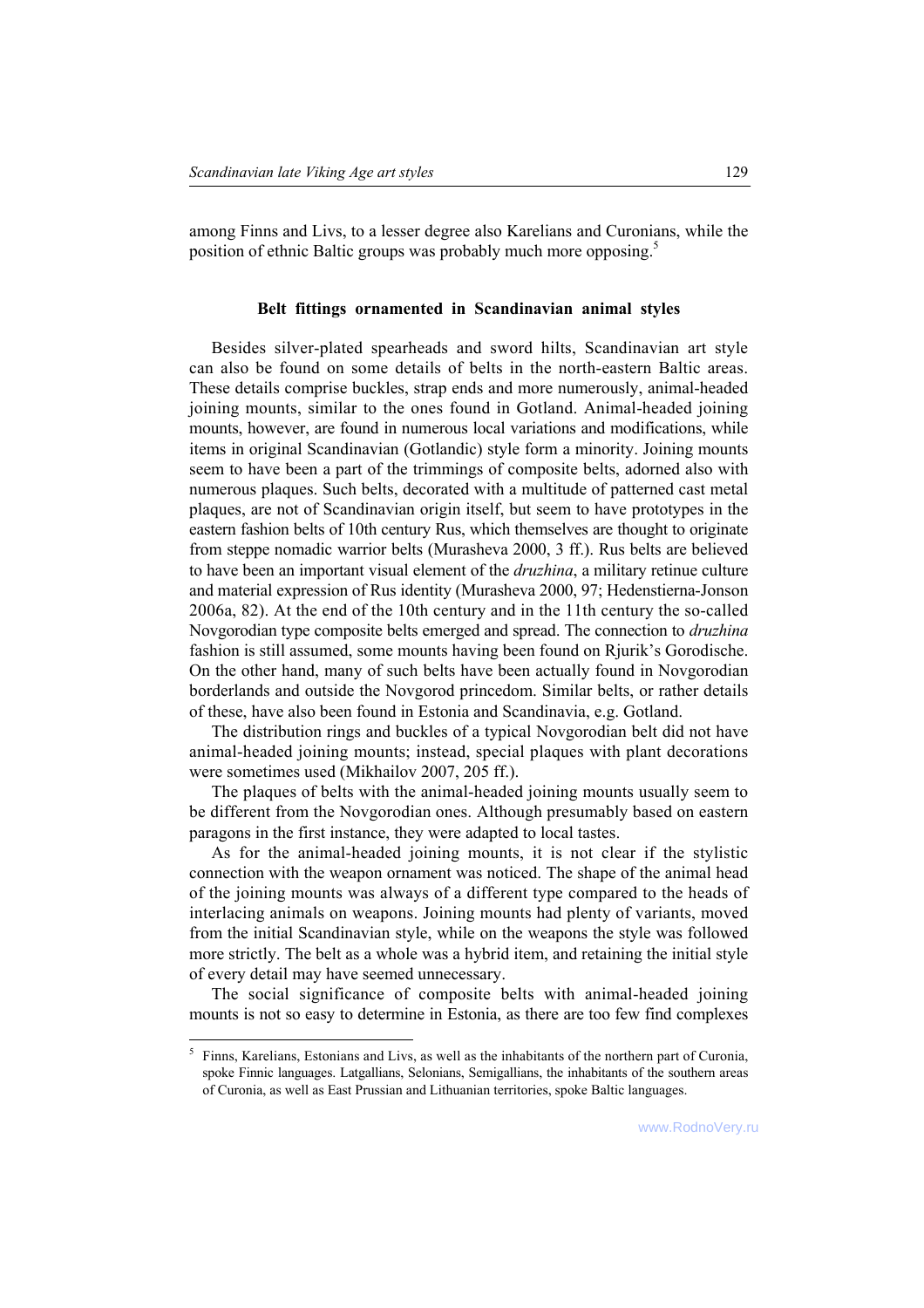for that. However, some examples can be mentioned. A rich 11th century burial complex with such a belt unearthed at the Randvere cemetery on Saaremaa contains a sword scabbard chape (scabbard as a substitute for a sword) and two spearheads among other items (Mägi 2002, 51, plates 30–31). In one supposed complex in Maidla, west Estonia, a complex of finds has come to light consisting of a strap distributor with two animal-headed joining mounts, a buckle and a strap end from the composite belt, found together with two spearheads (one with Urnes decoration), sword hilt details of E-type, bridle bits and a penannular brooch (Mandel 2003, 48, plate XVIII). Some 12th century find complexes with such belt sets include sword details, spearheads and riding gear (Mägi 2002, 56, plates  $38-39$ ,  $48-49$ , 51). All of the above appears to suggest that belts with animal-headed joining mounts have at least sometimes been used by wealthy warriors.

On the other hand, the find complex from Kurevere, Saaremaa, containing a sword with Urnes-style decorated hilt lacks belt mounts altogether. But a belt with an animal-headed joining mount for a buckle was found in another, a female burial in the same cemetery in Kurevere, Saaremaa (Mägi 2002, 45, plates 27–28). Perhaps one of the latest depositions of the described belt type, unearthed in an inhumation burial at Maidla and dated to the beginning of the 13th century, belonged to a four-year-old child (Mandel 2003, 55 f.). It was, however, not around the waist, and seems to have been an old belt, with the divider rings worn through. It seems probable that it did not represent a piece actually worn by the deceased child when alive, or at least had not originally been made for him.

The occurance of belt fittings in non-male graves can be compared with the occasional presence of weapons in the burials of children and women in Baltic-Finnic areas, whatever the explanation for these may be (see Mägi 2002, 77 ff. for further discussion). Accordingly, the known burial complexes do not enable us to connect such belts unequivocally with warriors only, though the remote origin of the fashion is thought to lie in the military environment. No special connection between the composite belts and silver-plated weapons can be found in burial complexes. Still, the belts could have held the significance of demonstrating a somewhat higher social standing. All in all they were elaborate and doubtless costly items.

On the other hand, some correlation seems to occur on the level of the geographical distribution of belts and weapons decorated with Scandinavian styles. On the eastern shore of the Baltic Sea, the above-mentioned belt mounts and Urnes-style decorated weapons were confined mainly to the same regions  $-$ Finland, Karelia, Estonia, and the Liv and Curonian areas in present-day Latvia. On the western side of the sea, Gotland has been rich in the finds of belt fittings of the type, and the Gotlandic Urnes style is the closest to the variants used on weapons in Finland, Estonia and Latvia.

Judging by the information gained from 12th and 13th century written sources, some kind of an occasional alliance in the relations between Estonians and Curonians, Livs and Curonians, as well as Saaremaa and Gotland seems to have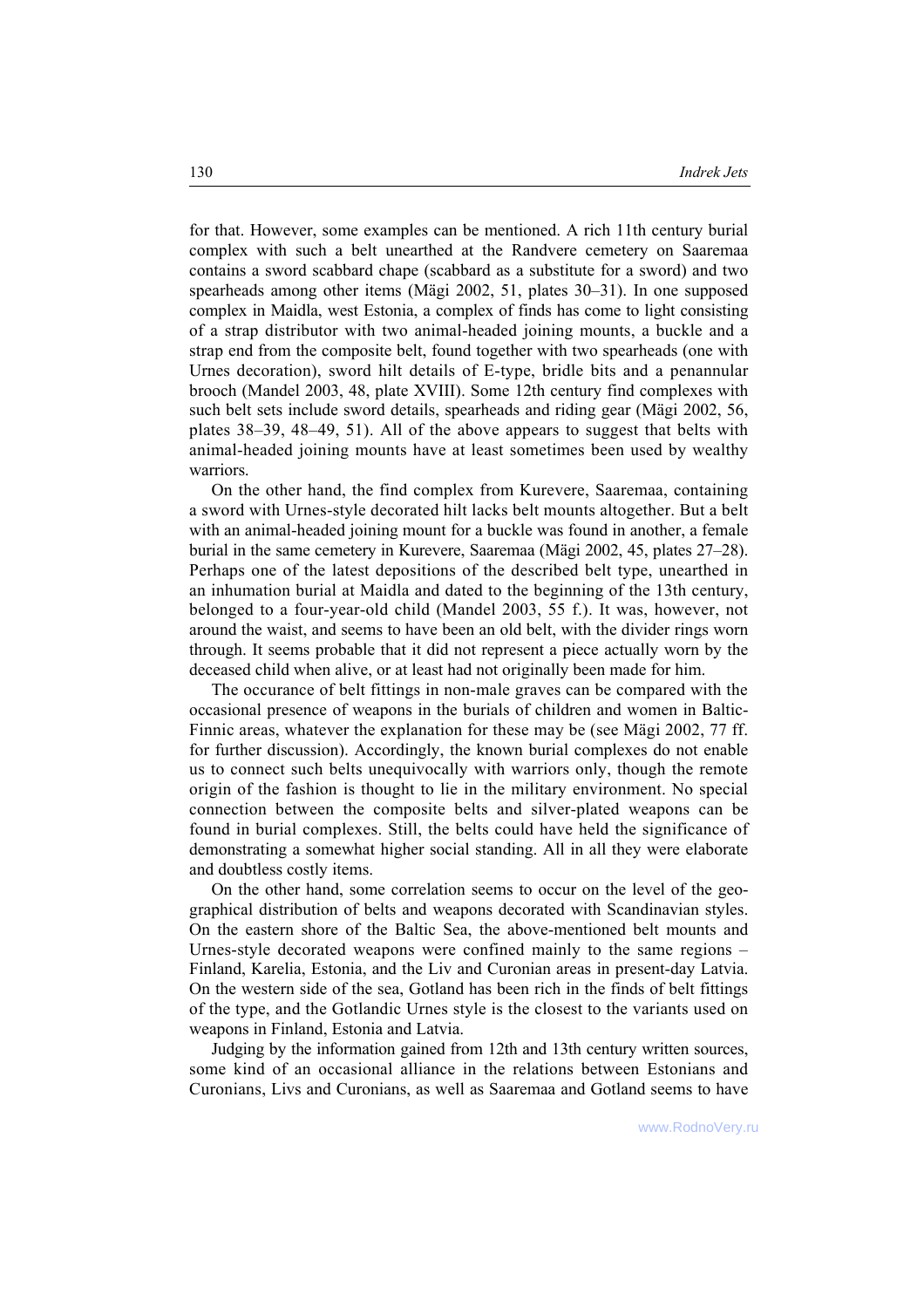occurred (Estonians and Curonians – Saxo Grammaticus XIV: 40.3, Estonians and Thoreyda Livs HCL XIII (5), Livs and Curonians HCL XIV (5), Osilians and Gotlanders HCL XXX). The distribution of similar composite belts and decorated weapons may also mark political affiliations.

#### **The meaning of ornamental motives**

The semantics of the animal ornament has been discussed by several scholars – Karl Hauck (1983), Lotte Hedeager (1998; 2000) and Maria Domeji Lundborg  $(2006)$  – to only mention some. The idea of a connection to the Norse religion has been proposed, but also possible connections to Christianity have been pointed out. More agreement has been found in taking animal art as a part of heroic culture, as a visual counterpart to skaldic poetry (Domeij Lundborg 2006, 39 ff.). Thus it can be seen as an expression of warrior ideology (Hedeager 1998, 382 ff.; Domeij Lundborg 2006, 43). Some kind of apotropaic magic has been assumed (Dickinson 2005, 109-163; Hedenstierna-Jonson 2006b, 11 f.), which could have also continued as a kind of 'low-level' magic in the Christian era of the late Viking age.

Animal ornament had been used to decorate weapons in Vendel times as well  $(Lundström 1983, 106)$ , but during most of the Viking Age it was rare. Borre style animal motifs are usually not found on weapons themselves (the sword from Gnjozdovo and a guard from Gislevold are exceptions, Petersen 1919, 15; Kirpichnikov & Kainov 2001). Some images of Borre style are thought to have referred to Odin as a sorcerer and were therefore not proper for weapons (Hedenstierna-Jonson 2006b, 12 f.).

Animal ornament, together with plant motifs, was used again on the weapons in Mammen, Ringerike and Urnes-style period. That was a time of change in Scandinavian society and religion. Christianisation also changed the use of symbols and the meaning of the ornament. Still, these styles continued in the Scandinavian art paradigm of interlaced animals and many motifs are in essence not too different from the animal motifs of the Vendel period. Therefore, one might suppose the continuity of some of the layers of meaning.

It must be noted that the ideological changes in Estonia were somewhat different. There is no evidence to assume larger-scale Christianisation. Institutionalised Christianity was established here only with the Crusade at the beginning of the 13th century.

On the other hand, if the ornament's ties to more specific and deep layers of Norse religion weakened, it could have made the adoption of the Late Viking styles easier for non-Scandinavians. A parallel to the popularity of Urnes style in north-eastern Baltic region can be seen in England, where quite many Urnes-style finds have come to light (Owen 2001, 203 ff.).

Some ideas of the probable semantics of animal motifs can be presented here as examples. The Icelandic saga of Kormac contains a story about the Skofnung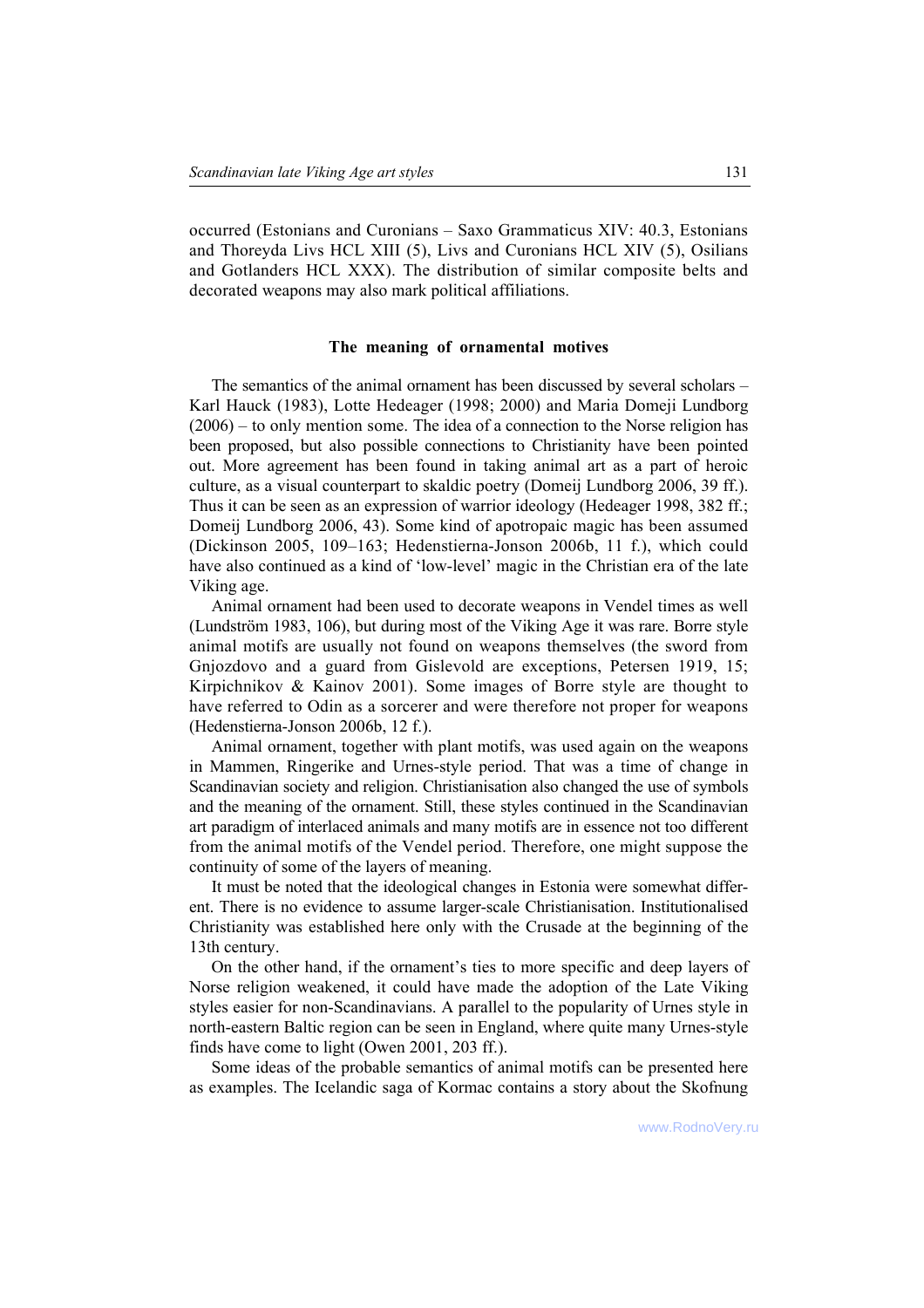sword. The story tells that a little snake, the spirit and the embodiment of good luck for the sword, was crawling out beneath the sword guard (*The Saga of Cormac the Skald*, Chapter 9). The reality behind that motif can probably be explained by the pattern welded blade. The snake appears as a protective spirit or the embodiment of luck in a house in Estonian folklore (Loorits 1990, 43, 58). The idea of such protective spirits may be connected with dragon- and snake-like creatures on Urnes-style sword hilts' and spearhead sockets' decorations. The snakes or dragons could also be connected with the underworld creatures of the death realm known from Scandinavian mythology (Baeksted 2001, 182, 188); even Odin himself took the shape of a snake (Gräslund 2006b, 126).

One hilt from Maidla (AM 839: 1, 2) has an Urnes-style animal like a dog or a wolf on its upper guard. Also, the animal-headed joining mounts of composite belts can be seen as stylised wolf heads. In many ways, the wolf has been associated with war and magic in pre-Viking and Viking Age Scandinavia (Price 2002, 120, 178, 226, 366 ff.), for example as a beast of battle in Norse skaldic poetry. The wolf is a dangerous predator and its connection with war and death was probably archetypical. In Estonian folklore, the howling of wolves was thought to predict war (Km H II 14, 530 (6) Ambla, H II 53, 470 (197) Simuna, H III 30, 697 (97) Vastseliina) and there were many other beliefs and taboos associated with wolves (Loorits 1990, 42, 59).

While in Scandinavia Late Viking Age animal patterns occur on a great variety of objects, in Estonia the ornament appears mostly on weapons. It seems that the Scandinavian ornament has been adopted foremost for martial association. As mentioned before, some scholars have connected the ornament with warrior ideology in Scandinavia (Hedeager 1998, 382 ff.; Domeij Lundborg 2006, 43), and in Estonia, the connection to warfare is even more evident.

# **A few notes on female decorations, the gender aspect and local identity**

As a comparison, female jewellery in all the regions of Estonia has been remarkably different from the Scandinavian fashions in the 11th century, and more or less distinctive from Finnish, Livian and Curonian and Semgallian styles as well. There are common features in the repertoire of ornamentation with other Finnic, as well as Baltic peoples. Still, the particular design and set of female jewellery seems to manifest regional differences.

Karen Høilund Nielsen has stated that the distribution of female ornaments was strongly connected to the political regions in the 5th–6th-century Frankish kingdom and its neighbouring areas, as well as 6th–7th-century southern and eastern Scandinavia. When an area was conquered, the ornaments of local women changed soon (Høilund Nielsen 2000, 161 ff.).

In the Viking Age, Gotland had a strikingly original local fashion of female jewellery. Some female ornaments in the Viking Age eastern Baltic area were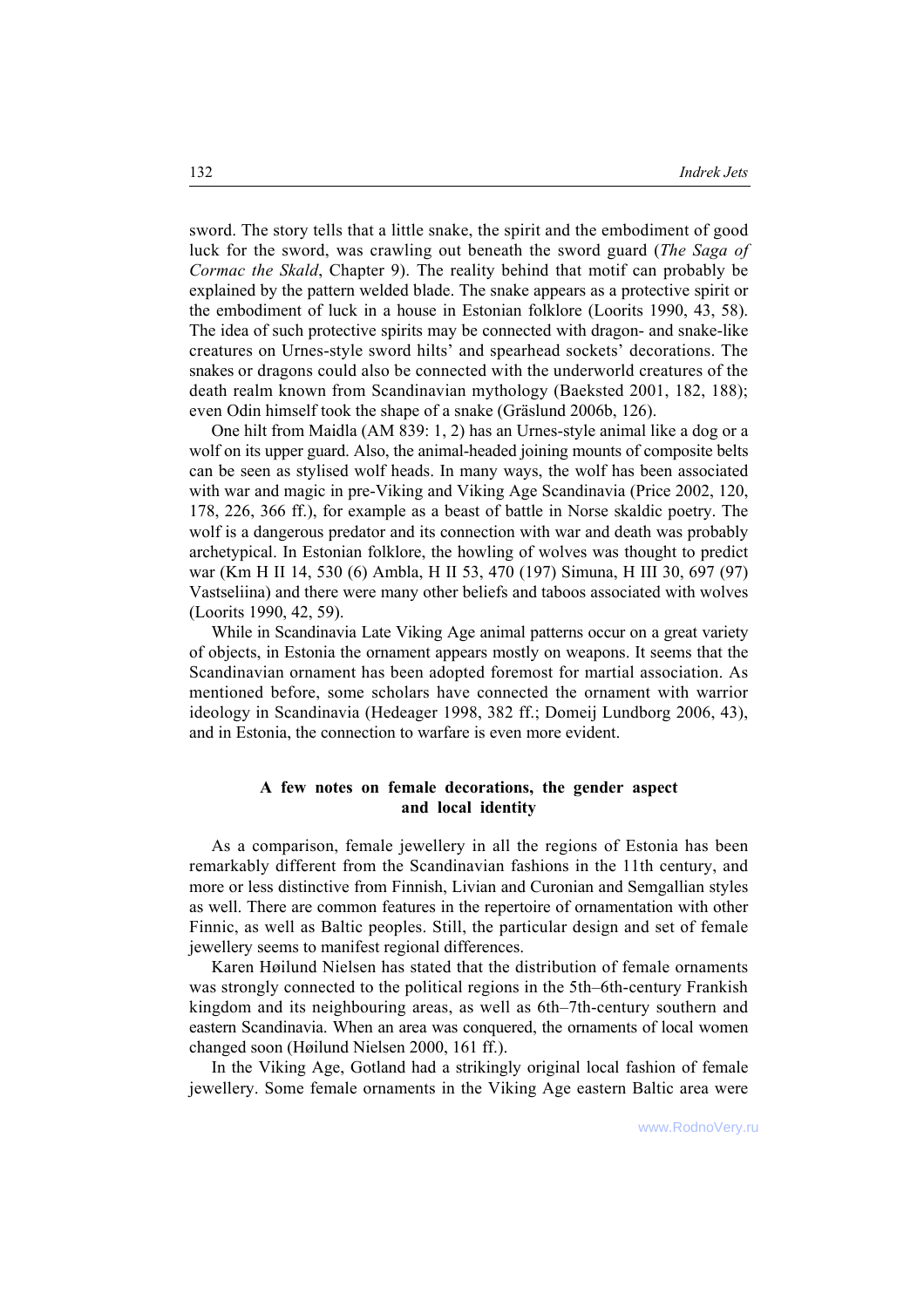also connected with certain regions. Instead of oval brooches, Estonian women wore dress pins on their shoulders. In 11th century Saaremaa and the western part of mainland Estonia, a distictive ornament type appears to have been triangularheaded pins of the so-called Saaremaa type (Mägi 2002, 104). Saaremaa type bracelets and female knife sheaths had a similar distribution pattern in Saaremaa and western Estonia (Mägi-Lõugas 1995, 311 f.; Mägi 2002, 92). Unlike in Gotland, Late Viking Age Scandinavian art styles were never used to decorate local female jewellery here.

Saaremaa and western Estonia are known as districts from early 13th century written sources. According to Henry's Chronicle of Livonia from the beginning of the 13th century, several joint actions were undertaken by these two districts, indicating probably more than occasional alliances (see for example Mägi 2011a, 327 f.). Thus the picture provided by female jewellery seems to correspond with the later information about regional political divisions and relations. Female jewellery seems to have manifested local identity.

Foreign types of female jewellery found in these areas are not numerous. For example, pieces of only one Scandinavian tortoise brooch have been found by archaeologists in Estonia, and there has been only a few stray finds of Livian and Karelian type tortoise brooches (Luik 1998, 3 ff.). As another interesting item, one Livian type pendant found in Maidla with a Rjurikovitsh sign on it should be mentioned here (AM 580: 4888). In Latvia such pendants come mostly from female burials (many of them from the Raushi burial ground on Dole Island) and are interpreted as the indicators for women of some Livian noble lineage (Mugurevičs 1994, 76 ff.).

Some Saaremaa type triangular-headed pins have been found in the Livian area and from Gotland (Mägi 1997, 42). In the Daugava area, though, there could have been whole families of migrants from Saaremaa (Mägi 2011a, 325 ff.). Some Finnish shoulder brooches have been recovered in the Turaida Livian area, as well as in Gotland (Tõnisson 1974, plate XXXVIII: 12; Thunmark-Nylén 1998, plate 73: 7, 8, 74: 1, 2). The few foreign female jewellery finds thus point more or less to the same areas as the above described belt fittings and decorated weapons. The background here may again lie in the network of relations on the elite level with intermarriages, friendships, and occasional political alliances.

From the stylistic point of view, the male and female or, we should rather say, the warrior/matron genders, have been manifested in very different ways. The warrior role is manifested using the Scandinavian animal art styles as part of a visual display for local warriors, perhaps as an expression of warrior ideology, while wealthy women were buried with jewellery and clothing having distinct local features.

On the other hand, the burial customs do not show too strict a differentiation between genders, as some of the few distinguished burial complexes on Saaremaa occasionally contain some items of the opposite sex  $-$  some female burials contain weapons and some warrior burials have a few female ornaments deposited. The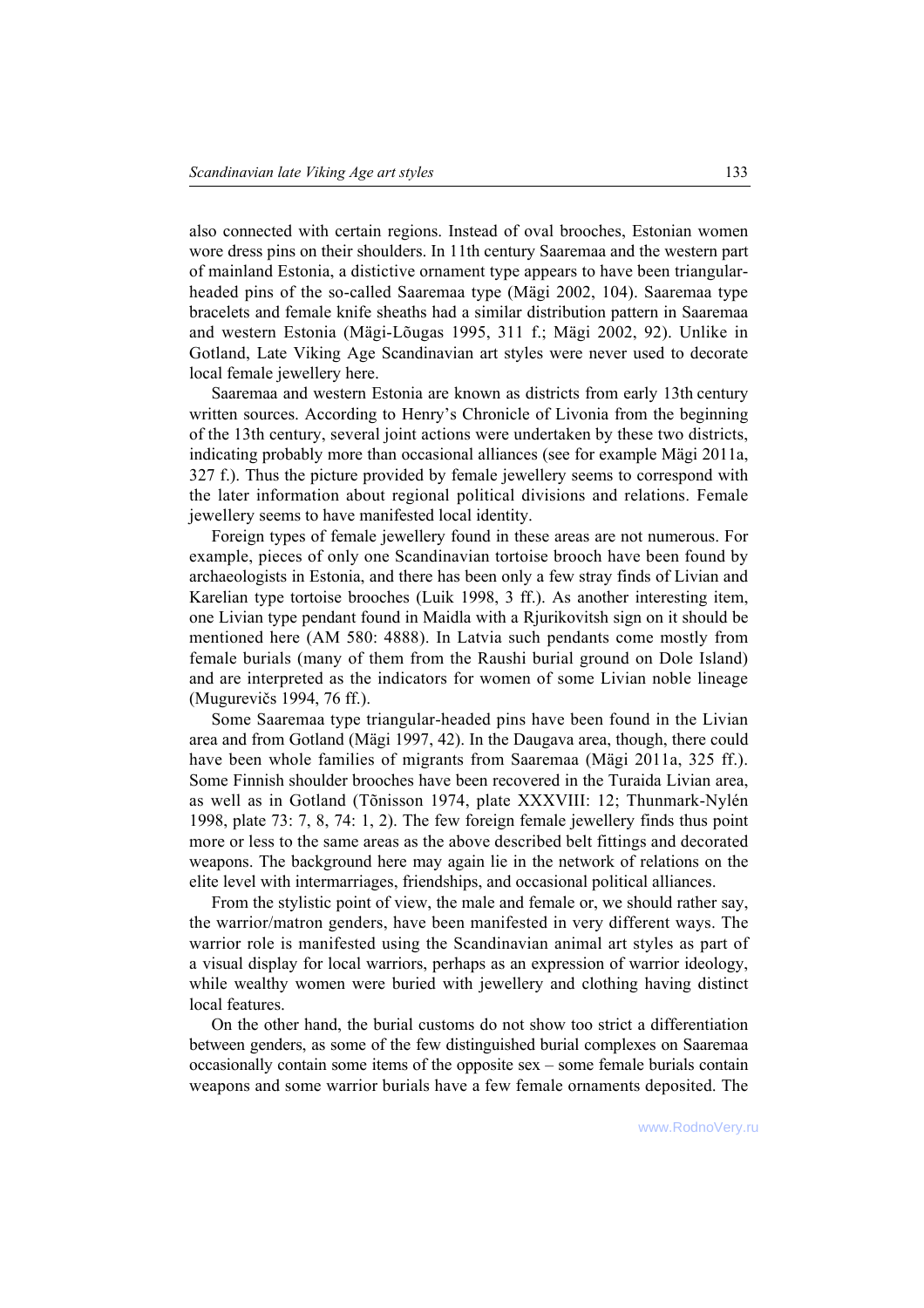same feature occurs in Livian and Karelian inhumation burials (Mägi 2002, 77 ff.). Also, there is a portion of unisex jewellery  $-$  for example, penannular brooches were common for both men and women in Estonia (Mägi 2002, 100).

#### **Conclusion**

The Late Viking Age Scandinavian ornament seems to have played quite a special role in the culture and the expression of identity in coastal Estonia. Weapons decorated in Scandinavian style that have been found in local burials, can be considered a part of the idealised image of the warrior. In Estonia, Scandinavian Late Viking ornament seems to be connected with warrior ideology  $-$  and more so here than in Scandinavia itself. Decorations on weapons probably had their specific roles in the social strategies of the 11th century and at the beginning of the 12th, , emphasizing the rising status of warriors in the society. The sociopolitical background for the distribution of such ornament(ed artefacts) could have been the network of relations between the families of a certain social standing and perhaps the occasional affiliation of Estonians in the actions of Scandinavians. In the Urnes-style period, the common culture sphere seems to embrace especially Finnish, Estonian and Livian areas and Gotland.

In the realm of international communication, items decorated in Ringerike and Urnes styles can be seen as symbolic attributes expressing the connection of the local warriors' identity to the Scandinavian culture sphere, but perhaps also with Finns and Livs. Another significant aspect of identity  $-$  the distinction of local peculiarity  $-$  was expressed by a distinctly local kind of jewellery, especially female jewellery.

In the use of symbolic language directed to the local society, on the other hand, the Scandinavian ornament functioned for distinction, showing and strengthening the separate identity of the warriors' social strata and role in society, while the stressed regionality of female jewellery could have played a consolidating role in the combination of communicated messages instilled in material culture.

#### **Acknowledgement**

The author is grateful to Triinu Mets for revising the language of the paper.

# **References**

Andren, A. 2006. A world of stone. Warrior culture, hybridity and old Norse cosmology. – Old Norse Religion in Long Term Perspectives: Origins, Changes and Interactions. Eds A. Andren, K. Jennbert & C. Raudvere. Nordic Academic Press, Lund, 33–38.

**Antejn, A. K.** 1973. = **Антейн А. К.** Дамасская сталь в странах бассейна Балтийского моря. Зинатне, Рига.

Baeksted, A. 2001. Põhjamaade jumalad ja kangelased. Tänapäev, Tallinn.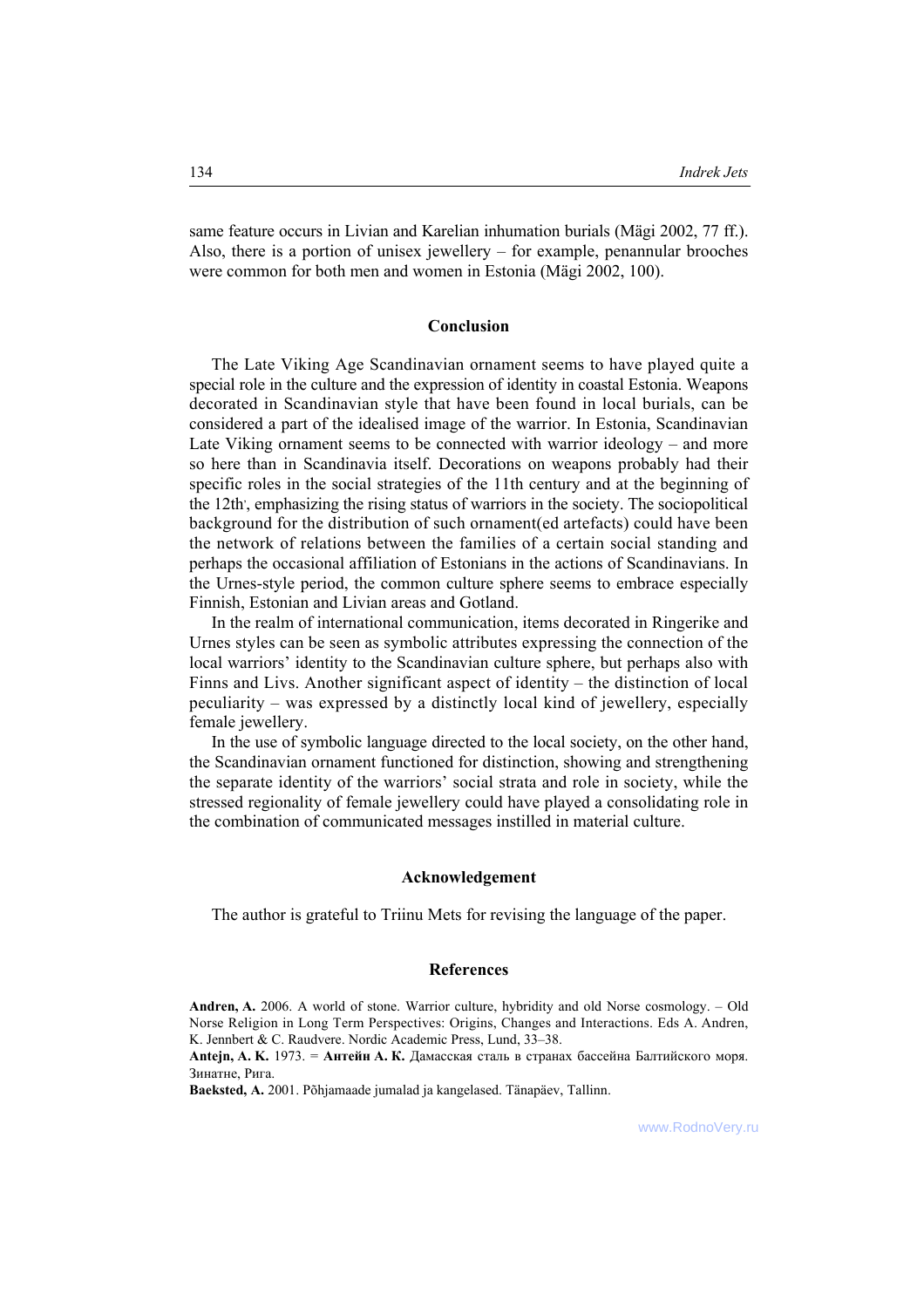**Callmer, J.** 2000. The archaeology of the early Rus c. A.D. 500–900. (Mediaeval Scandinavia, 13.) Odense University Press, Odense, 7–63.

**Christiansen, E.** 1992. The Works of Svend Aggesen. Twelft Century Danish Historian. Translated with introduction and notes by Eric Christiansen. Viking Society for Northern Research, University College London.

**Creutz, K.** 2003. Tension and Tradition. A Study of Late Iron Age Spearheads aruond the Baltic Sea. (Theses and Papers in Archaeology N.S.A., 8.) Stockholm.

**Dickinson, T.** 2005. Symbols of Protection. The Significance of Animal Ornamented Shields in Early Anglo-Saxon England. (Medieval Archaeology, 49.) London.

**Domeij Lundborg, M.** 2006. Bound animal bodies. Ornamention and scaldic poetry in the process of Cristianization. – Old Norse Religion in Long Term Perspectives: Origins, Changes and Interactions. Eds A. Andren, K. Jennbert & C. Raudvere. Nordic Academic Press, Lund, 39–44.

**Ebert, M.** 1914. Zu Beziehungen der Ostseeprovinzen mit Scandinavien in der ersten H‰lfte des 11. Jhs. – Baltische Studien zur Archäologie und Geschichte; Arbeiten des Baltischen Vorbereitenden Komitees für den 16. Archäologischen Kongress in Pleskau, 1914. Hrsg. von der Gesellschaft für Geschichte und Altertumskunde der Ostseeprovinzen Russlands. G. Reimer, Berlin, 117-139.

**Gräslund, A.-S. 2006a.** Dating the Swedish Viking-Age rune stones on stylistic grounds. – Runes and Their Secrets: Studies in Runology. Museum Tusculanum Press, Copenhagen, 117–139.

Gräslund, A.-S. 2006b. Wolves, serpent, and birds. Their symbolic meaning in Old Norse beliefs. -Old Norse Religion in Long Term Perspectives: Origins, Changes and Interactions. Eds A. Andren, K. Jennbert & C. Raudvere. Nordic Academic Press, Lund,  $124-129$ .

**Halsall, G.** 2003. Warfare and Society in the Barbarian West, 450–900. Routledge, London.

**Härke, H.** 1997. Early Anglo-Saxon military organisation: an archaeological perspective. – Military Aspects of Scandinavian Society. Eds A. Norgard Jorgensen & B. L. Clausen. (Publications from the National Museum, vol. 2.) Copenhagen, 93-101.

**Hauck, K.** 1983. Text und Bild in einer oralen Kultur. Antworten auf die zeugniskritische Frage nach der Erreichbarkeit mündlicher Überlieferung im frühen Mittelalter. – Zur Iikonologie der Goldbrakteaten, XXV. (Frühmittelalterliche Studien. Jahrbuch des Institutes für Frühmittelalterforschung der univärsität Münster, 17. band.) Walter de Gruyter, Berlin, New York, 510–645.

**HCL** = Henriku Liivimaa kroonika. Translated by R. Kleis. Edited and commented by E. Tarvel. Eesti Raamat, Tallinn, 1982.

**Hedeager, L. 1998.** Cosmological endurance: pagan identities in Early Christian Europe. – European Journal of Archaeology,  $1: 3, 382-396$ .

**Hedeager, L.** 2000. Skandinavisk dyreornamentik: symbolsk repræsentation af en før-kristen kosmologi. – Old Norse Myths, Literature and Society. Proceedings of the 11th International Saga Conference 2-7 July 2000, University Sidney. Eds G. Barnes & M. Clunies Ross. Centre for Medieval Studies, University of Sidney, Sidney.

**Hedenstierna-Jonson, C.** 2006a. The Birka Warrior. The Material Culture of a Martial Society. Stockholm University, Stockholm.

**Hedenstierna-Jonson, C.** 2006b. Borre style metalwork in the material culture of the Birka warriors. – Fornvännen, 101, 312–322.

**Høilund Nielsen, K.** 2000. The political geography of sixth- and seventh-century southern and eastern Scandinavia on the basis of material culture. – Archaeologia Baltica, 4, 161–172.

**Horn Fuglesang, S.** 1980. Some Aspects of the Ringerike Style. A Phase of 11th Century Scandinavian Art. Odense University Press, Odense.

**Jakobsson, M.** 1992. Krigarideologi och vikingatida svärdstypologi. (Stockholm Studies in Archaeology, 11.) Stockholm.

**Khvoshchinskaya, N. V.** 2004. = **Хвощинская Н. B.** Финны на западе Новгородской земли (По материалам могильника Залахтовье). Издательство "Дмитрий Буланин", Санкт Петербург.

**Kirpichnikov, A. N. & Kainov, S. Yu.** 2001. = **Кирпичников А. Н. & Каинов С. Ю.** Меч с рельефными украшениями рукоятки из раскопок Гнёздовского могильника. - Гнёздово. 125 лет исследования памятника. (Труды ГИМ, № 124.) Москва, 68-72.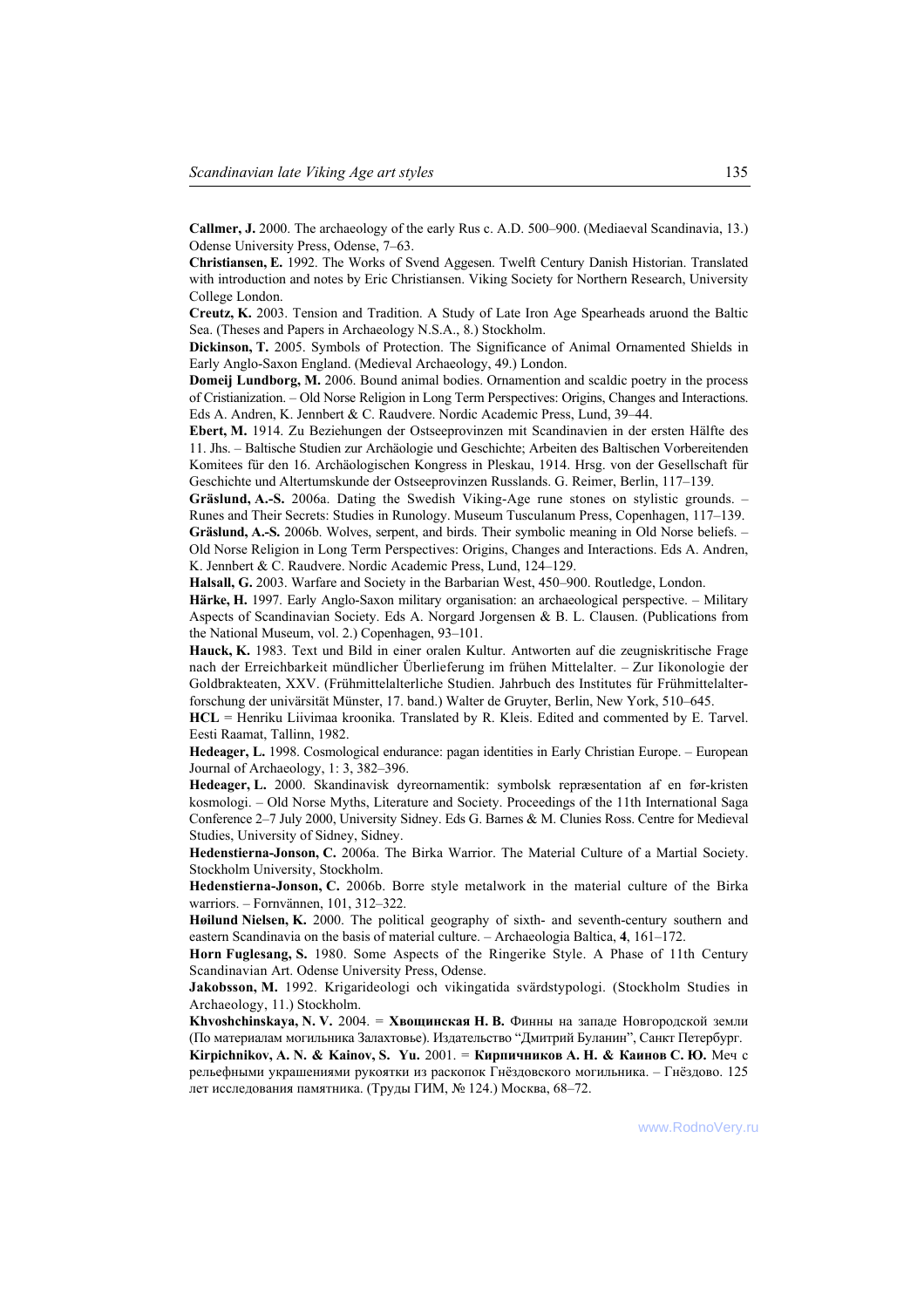Lang, V. 2007. Baltimaade pronksi- ja rauaaeg. Tartu Ülikooli Kirjastus, Tartu.

Lang, V. 2011. Traceless death. Missing burials in Bronze and Iron Age Estonia. – EJA, 15: 2,  $109 - 129$ 

Larson, L. M. 1912. Canute the Great (995–1035) and the Rise of Danish Imperialism during the Viking Age. New York, London.

**Lehtosalo-Hilander, P.-L.** 1982. Luistari II. The Artefacts. (SMYA, 82: 2.) Helsinki.

Lehtosalo-Hilander, P.-L. 1985. Viikinkiajan aseista – leikkejä luvuilla ja lohikäärmeillä. – Suomen Museo,  $5-36$ .

**Leimus, I.** 2007. Sylloge of Islamic Coins. Estonian Public Collections. (Thesaurus Historiae, II.) Tallinn.

Leppäaho, J. 1964. Späteisenzeitliche Waffen aus Finnland. Schwertinschriften und Waffenverzierung des 9.–12. Jahrhunderts. (SMYA, LXI.) Helsinki.

Ligi, P. 1995. Ühiskondlikest oludest Eesti alal hilispronksi- ja rauaajal. – Eesti arheoloogia historiograafilisi, teoreetilisi ja kultuuriajaloolisi aspekte. Ed. V. Lang. (MT, 3.) Teaduste Akadeemia Kirjastus, Tallinn, 182-270.

Loorits, O. 1990. Eesti rahvausundi maailmavaade. 3. trükk. Perioodika, Tallinn.

**Luik, H.** 1998. Ovaalsõled Eestis – importesemed mitmest piirkonnast. – EAA, 2, 3–17.

Lundström, A. 1983. Vendel and the Vendel Period. - Vendel Period Studies. Transcriptions of the Boat-Grave Symposium in Stockholm, February 2–3, 1981. Eds J. P. Lamm & H.-A. Nordström. Statens Historiska Museum, Stockholm, 105-108.

**Mägi, M.** 1997. Eesti merovingi- ja viikingiaegsed rinnanõelad – võõrapärased ja omad. – EAA, 1,  $26 - 83$ .

Mägi, M. 2002. At the Crossroads of Space and Time. Graves, Changing Society and Ideology on Saaremaa (Ösel), 9th–13th Centuries AD. (CCC papers, 6.) Visby University Colleague, Institute of History, Tallinn.

**Mägi, M.** 2011a. Ösel and Danish Kingdom: Revisiting Henry's Chronicle and the archaeological evidence. – Crusading and Chronicle Writing on the Medieval Baltic Frontier. A Companion to the Chronicle of Henry of Livonia. Eds M. Tamm, L. Kaljundi & C. Selch Jensen. Ashgate, Farnham, Burlington, 317–341.

Mägi, M. 2011b. Viking Age and early mediaval Eastern Baltic between the West and the East. – Taxes, Tributes and Tributary Lands in the Making of the Scandinavian Kingdoms in the Middle Ages. Ed. S. Imsen. ("Norgesveldet", Occasional papers, No. 2.) Tapir Academic Press, Trondheim, 189–233.

Mägi-Lõugas, M. 1993. On the relations between the countries around the Baltic as indicated by the background of Viking Age spearhead ornament.  $-$  Fornvännen, 4, 211 $-221$ .

**Mägi-Lõugas, M.** 1995. Eesti viikingiaegsed käevõrud ja nende ornament. – Eesti arheoloogia historiograafilisi, teoreetilisi ja kultuuriajaloolisi aspekte. Ed. V. Lang. (MT, 3.) Teaduste Akadeemia Kirjastus, Tallinn, 271-325.

**Mandel, M.** 1991. Eesti 8.<sup>n.</sup> 13. sajandi mõõkade tüpoloogiast ja dateerimisest. – Arheoloogiline kogumik. Eds L. Jaanits & V. Lang. (MT, 1.) Tallinn,  $101-133$ .

**Mandel, M.** 2003. Läänemaa 5.–13. sajandi kalmed. Eesti ajaloomuuseum. (Tõid ajaloo alalt, 5.) Tallinn.

**Mikhailov, K.** 2007. Uppland-Gotland-Novgorod. Russian-Swedish relations in the Late Viking Age on the basis of studies of belt mountings.  $-$  Cultural Interaction between East and West. Archaeology, Artefacts and Human Contacts in Nothern Europe. Stockholm University, 205–211.

**Molainen, M.** 2010. Katsaus korjausten ja käytön jälkiin Suomen rautakauden miekkalöydöissä. – Muinaistutkija,  $4, 2-13$ .

**Mugurevičs, Ē.** 1994. Piekariņi ar t. s. Rjurikoviču cilts zīmi Latvijā 11.–13. gs. - Arheoloģia un Etnogrāfija, XVII, 76-83.

**Murasheva, V. V.** 2000. = **Мурашева B. B.** Древнерусские наборные ременные украшения (X-XIII вв.). Эдиториал УРСС, Москва.

**Nerman, B.** 1929. Die Verbindungen zwischen Scandinavien und dem Ostbaltikum in der jüngeren Eisenzeit. (Kungliche Vitterhets Historie Och Antikvitets Akademien Handlingar, 40: 1.) Stockholm.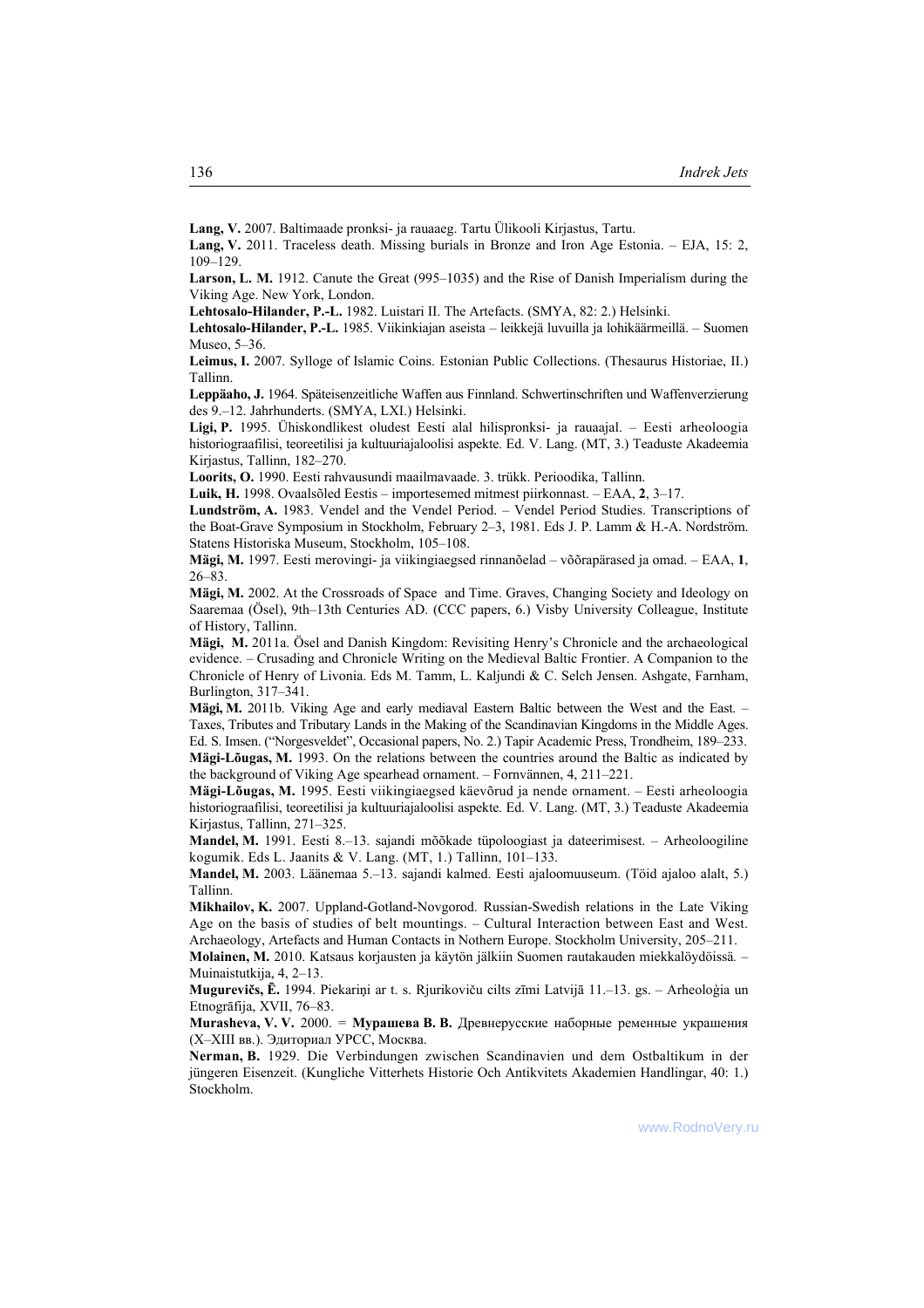**Nordberg, A.** 2002. Vertikalt placerade vapnen i vikingatida gravar. – Fornvännen, 97, 15–24. **Nylén, E.** 1973. Finskt, gotlänskt eller nordiskt. Kring ett ovanligt exempel pa sen runstenornamentik. – SMYA, 75 (Honos Ella Kivikoski), 161-168.

Nylén, E. 1978. Bildstenar i Gotlands fornsal. Barry Press Förlag, Visby.

**Owen, O.** 2001. 'The strange beast that is the English Urnes style'. Vikings and the Danelaw. -Select Papers from the Proceedings of the Thirteenth Viking Congress, Nottingham and York, 21–30 August 1997. Eds J. Graham-Campbell, R. Hall, J. Jesch & D. N. Parsons. Oxbow, Oxford, 203-222.

**Petersen, J.** 1919. De norske vikingesverd: En typologisk-kronologisk studie over vikingetidens vaben. Kristiania.

**Price, N. S.** 2002. The Viking Way. Religion and War in Late Iron Age Scandinavia. (Aun, 31.) Uppsala.

Saxo Grammaticus. Taanlaste vägiteod. Translation and preface by A. Saluäär, ed. L. Uustalu. (Loomingu Raamatukogu, 2000, 8-10.) Tallinn.

**Ström, F.** 1974. Nid, Ergi and Old Norse Moral Attitudes. The Dorothea Coke Memorial Lecture in Northern Studies Delivered at Univesity College London 10 May 1973. Published for the College by the Viking Society for Northern Research. London. T.&A. Constable Ltd., Edinburgh.

**Tamla, U.** 1995. Scandinavian influences on the Estonian silver ornaments of the 9th–13th centuries. – Archaeology East and West of the Baltic. Papers from the Second Estinian-Swedish Archaeological

Symposium Sigtuna; May 1991. Ed. I. Jansson. (Theses and Papers in N.S.A., 7.) Stockholm, 91–97.

**The Saga of Cormac the Skald.** http://sagadb.org/files/html/kormaks\_saga.en.html (25.01.2012).

**Thunmark-NylÈn, L.** 1998. Die Wikingerzeit Gotlands, II. Typentafeln, Stockholm.

Tomanterä, L. 1978. Kaksi Köyliön miekkahautaa. Vanhakartanon C-kalmiston haudat XVI ja XVII. (Moniste, 16.) Helsingin Yliopiston Arkeologian Laitos, Helsinki.

**Tõnisson, E.** 1974. Die Gauja-Liven und ihre materielle Kultur (11. Jh. – Anfang 13. Jhs). Ein Beitrag zur Ostbaltische Frühgeschichte. Eesti Raamat, Tallinn.

**Tvauri, A.** 2012. The Migration Period, Pre-Viking Age, and Viking Age in Estonia. (Estonian Archaeology, 4.) Tartu University Press, Tartu.

## **Indrek Jets**

# **HILISVIIKINGIAEGSED SKANDINAAVIAPƒRASED ORNAMENDISTIILID KUI OSA 11. SAJANDI EESTI S'DALASTE ATRIBUUTIKAST**

#### *Res¸mee*

Hilisviikingiaegsete skandinaaviapäraste ornamendistiilidega kaunistatud esemeid on Eesti arheoloogilises materjalis m‰rgatud ja mainitud ammu: juba 1914. aastal tegi neist juttu Max Ebert, põhjalikumalt on tollal teada olevaid leide käsitlenud Birger Nerman 1929. aastal. Suure osa taolistest leidudest moodustavad hõbeda ja vahel ka osalise kullatisega kaunistatud odaotsad (30 teadaolevat eksemplari) või mõõgapidemete osad (29 määratletavat eksemplari), aga ka teatavad vöödetailid, on ka mõõgatupeotsikuid ning teadmata otstarbega ovaalseid naaste. Vaadeldavates stiilides ornamendiga ehteid on seevastu vähe leitud.

Enamik teadaolevate leiusuhetega leidudest pärineb põletusmatustega kivikalmetest. Kuna nii kalmetüüp kui ka suurem osa leiumaterjalist on kohaliku ilmega, võib arvata, et vaadeldavad esemed kuulusid siinse ühiskonna liikmetele.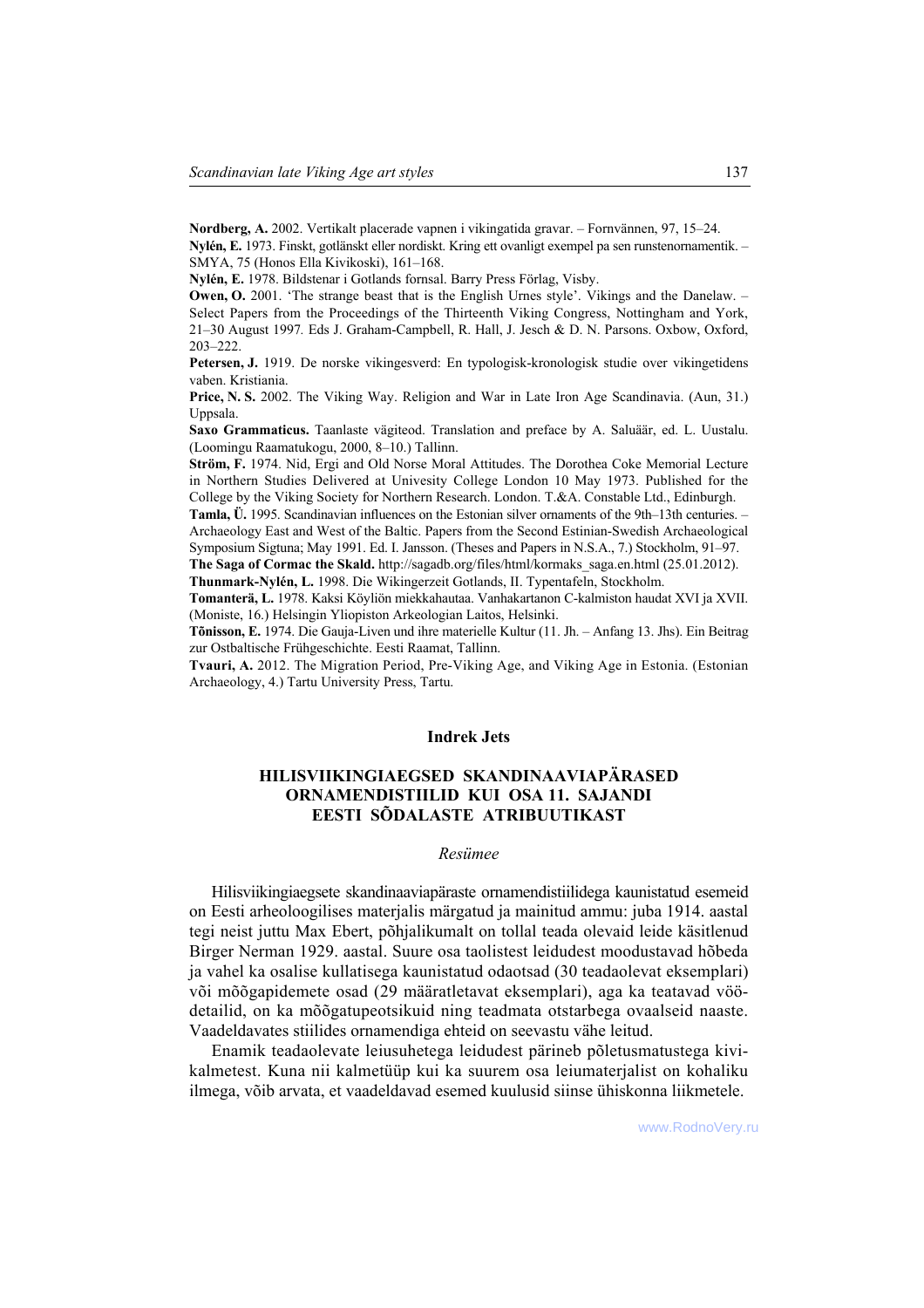Eestis näib relvi olevat kõige rohkem kaunistatud just ringerike ja urnesi stiilis. Ringerike stiili algusajaks on arvatud 10. sajandi lõppu, sellele järgnenud urnesi stiili lõpuajad on paigutatud 12. sajandi 30. aastatesse. Põhiliselt ja eeskätt hõlmavad mainitud stiilid niisiis 11. sajandit. Kui mõõgapidemeil leidub kaunistusi ka varasemal ja vähemal määral hilisemal ajal, siis odaotste kaunistamine väärismetalli ning ornamendiga seondub meil üksnes mainitud stiilidega (ainus erand on E-tüüpi odaots Kaarmast (AI 499)). Näib võimalik, et just sel perioodil oli kaunistatud relvadel oma roll sotsiaalsetes strateegiates, tõstes esile sõdalaste kõrget (võib-olla tähtsustuvat) positsiooni ühiskonnas.

Ringerike stiilis ornamendiga relvade hulgas domineerivad odaotsad (12) mõõgapidemeosade  $(6)$  üle, samas kui urnesi stiilis kaunistatud mõõgadetaile  $(23)$  on isegi rohkem kui vastavaid odaotsi (18). Selliselt on aja jooksul hakatud matusepanusena rohkem mõõka eelistama. Selline nihe eelistustes võib kajastada vastava ühiskonnakihi kasvavat jõukust ja positsiooni ühiskonnas.

Miks skandinaavialik mood Läänemere idakalda põhjaosas omaks võeti? Üks võimalus on näha seda varasema traditsiooni jätkuna. Skandinaavialik loomornament jõudis Soome ja Eestisse juba oma kujunemisel rahvasterändamise ajal, mitmeid skandinaaviapäraseid leide on ka viikingiaja varasemast poolest. Leidude hulk pole küll liiga suur, kuid ka kogu selleaegne leiumaterjal pole väga ulatuslik. Johan Callmer on juba viikingiajaeelse perioodi puhul oletanud suhtevõrgustikku Kesk-Rootsi, Alandi, Soome ja Eesti ranniku teatava ühiskondliku staatusega perede vahel. Selline suhtevõrgustik tähendanuks sõprus-külalissuhteid, abielusid, verevendlust, väikesemahulisi migratsioone ja teatava kakskeelsuse-keeleoskuse kujunemist. Suhtevõrgustiku läbi võidi Ranniku-Eesti inimesi ka skandinaavlaste sõjalistesse aktsioonidesse kaasata. Sellised inimesed, nagu ka võimalikud kohalikku ühiskonda sulandunud skandinaavlased, võisid kaasa tuua Skandinaavia sõdalaskultuuri elemente.

Tuleb aga märkida, et relvade kaunistuste iseloom on aegade jooksul muutunud. Varasema viikingiaja relvad olid kaunistatud geomeetriliste motiividega, mis ei vaja kultuuriliselt spetsiifilist arusaamisvõimet. Erinevalt neist on ringerike ja urnesi stiilis ornament küllaltki keeruline ning eripärane. Et järgida muutuvat moodi, pidi kontakt Skandinaavia kultuuriruumiga olema toimiv 11. sajandil. Küllap käibis eelkirjeldatud suhtevõrgustik mingil moel jätkuvalt edasi. Muidugi võis siin ka mõningaid muutusi olla: näiteks on usutav Gotlandi suhete olulisemaks muutumine 11. sajandi teisel poolel. Kui M-tüüpi odaotste võrdlus ei näidanud mingit erisuhet Gotlandi ja Saaremaa vahel, siis hilisem urnesi stiilis materjal, nagu ka vööosad ning mõnevõrra ehted, näivad rohkem selles suunas viitavat.

Läänemere idakalda põhjaosas esineb skandinaaviapärast hilisviikingiaegset ornamenti peale relvade veel ka mõnedel vööosadel. Leidub pandlaid, rihmaotsikuid, kuid kõige arvukama leiurühma moodustavad loomapeakujulised rihmakannad. Viimaseid on paljudes kohalikes variantides ja modifikatsioonides, stiilipuhtalt skandinaaviapärased on vähemuses.

Nii mainitud vööosad kui ka relvad esinevad Läänemere idakaldal Soome, Eesti ja Liivi aladel, vähem Karjalas ning Kuramaal. Lääne pool on selliseid vöid